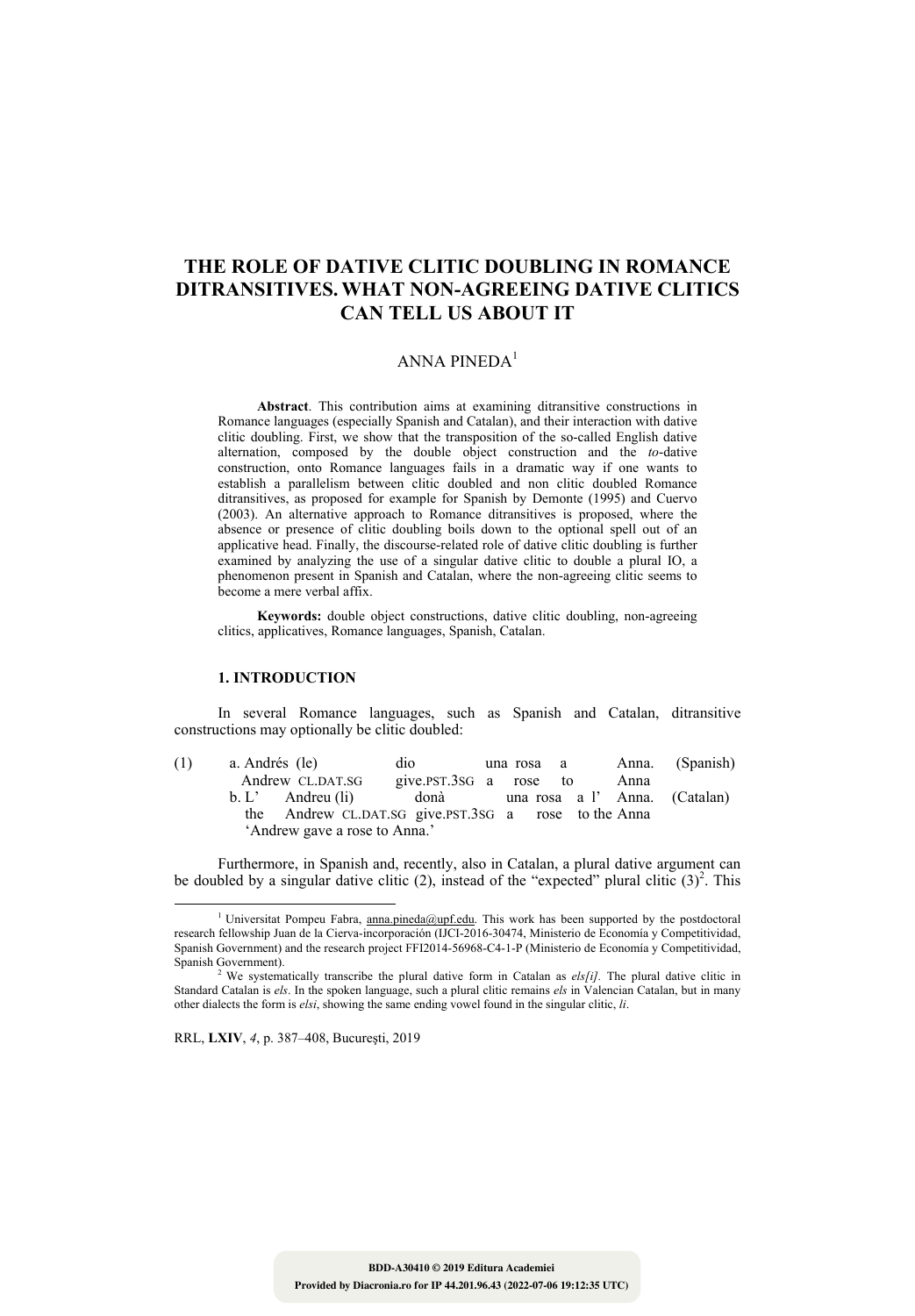| 388 |  |  |  |  | $\sim$ .<br>Anna Pineda                               |  |  |           |        |  |  |  |  |  |                |  |
|-----|--|--|--|--|-------------------------------------------------------|--|--|-----------|--------|--|--|--|--|--|----------------|--|
|     |  |  |  |  |                                                       |  |  |           |        |  |  |  |  |  |                |  |
|     |  |  |  |  | $\begin{array}{cccccccc}\n1 & 1 & 1 & 0\n\end{array}$ |  |  | $\cdot$ 1 | $\sim$ |  |  |  |  |  | $1 \mathbf{p}$ |  |

phenomenon has been labeled *le-*for*-les* in the Spanish grammatical tradition, and Pineda (2018) proposes the parallel label *li-*for*-els[i]* for Catalan.

| (2) | a. Le                              | daremos                           | un | regalo a los   |       | niños. | (Spanish) |  |  |  |
|-----|------------------------------------|-----------------------------------|----|----------------|-------|--------|-----------|--|--|--|
|     | b. Li                              | donarem                           | un | regal          | als   | nens.  | (Catalan) |  |  |  |
|     | CL.DAT.SG                          | give.FUT.1PL                      | a  | present to the |       | kids   |           |  |  |  |
|     |                                    | 'We will give the kids a present. |    |                |       |        |           |  |  |  |
| (3) | a. Les                             | daremos                           | un | regalo         | a los | niños. | (Spanish) |  |  |  |
|     | $b.$ Els[i]                        | donarem                           | un | regal          | als   | nens.  | (Catalan) |  |  |  |
|     | CL.DAT.PL                          | give.FUT.1PL                      | a  | present to the |       | kids   |           |  |  |  |
|     | 'We will give the kids a present.' |                                   |    |                |       |        |           |  |  |  |

In this paper, we aim at assessing the role of dative clitic doubling in Romance ditransitive constructions in general  $(1)$ – $(3)$ , with a special interest for the non-agreeing doubled constructions (2).

The structure of the paper is as follows: Section 2 builds on Pineda (in press) and focuses on ditransitive constructions in Romance languages. It shows that the transposition of the so-called English dative alternation, composed by the double object construction and the *to*-dative construction, onto Romance doubled and noun-doubled ditransitives (as proposed by several authors) fails in a dramatic way. An alternative approach to Romance ditransitives is proposed, where the absence or presence of clitic doubling reduces to the optional spell out of an applicative head. Section 3 further examines the discourse-related role of dative clitic doubling: after closely examining the degree of optionality of clitic doubling in Romance (subsections 3.1-3.2), the focus is put on the so-called *le*-for-*les* phenomenon, attested in Spanish and Catalan (2), whereby plural IOs are doubled by singular dative clitics, which appear to have evolved towards a mere verbal affix (subsection 3.3), and the corresponding analysis for non-agreeing clitics is proposed (subsection 3.4). Finally, section 4 presents the main conclusions.

#### **2. ROMANCE DOUBLE OBJECT CONSTRUCTIONS AND THE ROLE OF DATIVE CLITIC DOUBLING**

As is well known, English ditransitives divide into Double Object Constructions (DOCs), in (4a), and Prepositional Constructions (PCs), also known as the *to*-dative, in (4b). These doublets constitute an instance of the so-called dative alternation, which is reflected at the surface level by a different word order and the presence of *to*:

(4) a. Andrew gave Anna a rose. (DOC) b. Andrew gave a rose to Anna. (PC)

C-command asymmetries have been observed between English DOCs (4a) and PCs (4b). Building on observations made by Barss & Lasnik (1986), Larson (1988) noted that in the English DOC the IO c-commands the DO, whereas the reverse is true for the PC. Grammaticality judgments regarding anaphors, binding of possessives, availability of distributive readings, frozen scope and other phenomena show that a robust structural difference exists between DOCs and PCs in English, in the sense that objects display

**Provided by Diacronia.ro for IP 44.201.96.43 (2022-07-06 19:12:35 UTC)**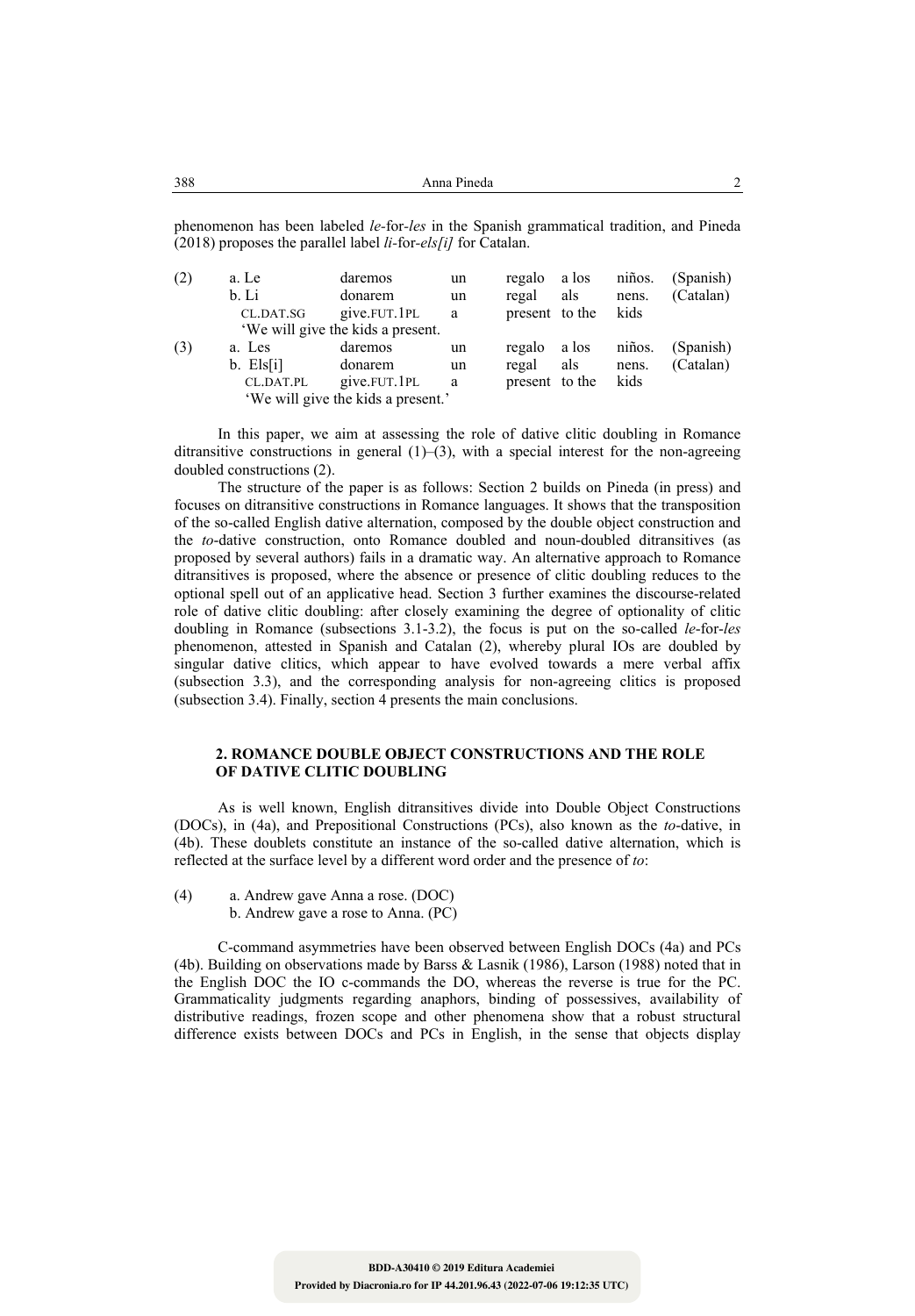different hierarchical orderings: IO>>DO in DOCs (5), but DO>>IO in PCs (6). We illustrate these contrasts with anaphor binding:

- (5) a. I showed John himself (in the mirror).
- b. \*I showed himself John (in the mirror). (Barss & Lasnik 1986:347)<br>
(6) a. \*I showed himself to John (in the mirror). a. \*I showed himself to John (in the mirror).
	- b. I showed John to himself (in the mirror).

There is important work claiming that the DOC pattern exists in several Romance languages. For Spanish, this line of inquiry is not new (Strozer 1976, Masullo 1992, Demonte 1995, Romero 1997). More recently, and on the basis of Pylkkänen's (2002) work on applicatives, the DOC has been said to exist in Spanish (Cuervo 2003a,b), Romanian (Diaconescu & Rivero 2007), Portuguese (Torres Morais & Salles 2010) and French (Fournier 2010). These recent works have in common the adoption of Pylkkänen's (2002, 2008) Applicative Hypothesis in the analysis of DOCs, according to which the transfer of possession relation that holds between the DO and the IO in a DOC is entailed by a Low applicative head, which takes the DO as its complement and the IO as its specifier and ensures such a semantic relation (see also Larson 2010).

Focusing now on Spanish, most studies assessing ditransitive constructions in this language (Masullo 1992, Demonte 1995, Romero 1997, Cuervo 2003a,b) claim that the syntactic and semantic differences allegedly found between DOCs and PCs in English (recall (5)-(6)) are also found in Spanish when doubled and non-doubled ditransitives are compared. They posit a correlation between Spanish non-clitic doubled ditransitive (7a) and the English PC, on the one hand, and clitic doubled ditransitives (7b) and the English DOC, on the other. According to these authors, *a* is a preposition in (7a) but a dative case marker in (7b); for now we will systematically gloss it as A:

| (7) | a.             | Juan | dio                            | el               | libro | a     | María. |        |
|-----|----------------|------|--------------------------------|------------------|-------|-------|--------|--------|
|     |                | Juan | gave                           | the              | book  | A     | María  |        |
|     |                |      | 'Juan gave the book to María.' |                  |       |       |        |        |
|     | $\mathbf{b}$ . | Juan | Te.                            | dio              | el    | libro | a      | María. |
|     |                | Juan |                                | $CL_{DATA}$ gave | the   | book  | A      | María  |
|     |                |      | 'Juan gave María the book.'    |                  |       |       |        |        |

Thus, what lies behind much prior literature on Spanish ditransitive is the idea that the syntactic and semantic differences found between DOCs and PCs in English, such as the c-command contrasts illustrated in (5)-(6), are to be found also in Romance ditransitives, when doubled and non-doubled ditransitives are compared.

However, as extensively shown in Pineda (in press), the syntactic and semantic differences attributed to the presence versus absence of dative clitic doubling in Spanish ditransitives do not hold, at least for many speakers. Specifically, we review data regarding anaphors, binding of possessives (availability of distributive readings), weak crossover effects and frozen scope, and show that, at least for many speakers, clitic doubling does not make any structural difference, i.e. we find symmetrical c-command relations between the DO and the IO regardless of the presence or absence of dative clitic doubling. This brings (the relevant variants of) Spanish in line with other Romance languages, such as French (Harley 2002) and Italian (Giorgi & Longobardi 1991), where the symmetric c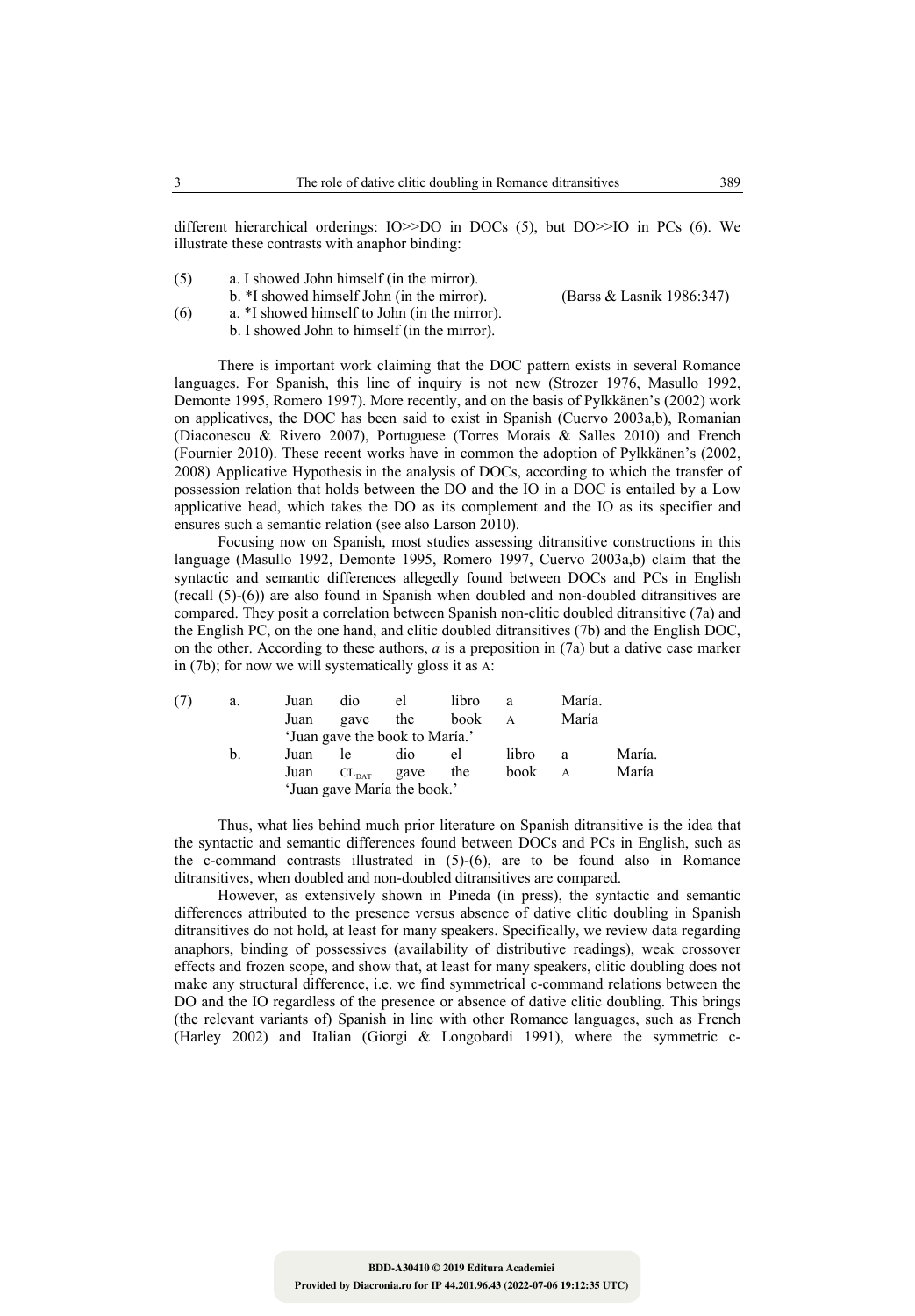commanding relation in ditransitives is recognized, (8)-(9). The symmetric c-command between the DO and the IO in Romance DOC has also been reported by Pineda (2016: §3.3.1), Tigau (in press: §6) and Tigau & von Heusinger (in press) for Romanian; and Brito (2014) and Pineda (2016: §3.3.2) for Portuguese.

- (8) a. Marie a donné  $\begin{bmatrix} 0 & \text{non} \\ 0 & \text{non} \end{bmatrix}$   $\begin{bmatrix} 1 & \text{non} \\ 0 & \text{non} \end{bmatrix}$  a chaque garçon]<sub>i</sub>.<br>Marie gave his pencil A every boy A every boy 'Marie gave every boy his pencil.'
	- b. Jean a présenté  $\begin{bmatrix} 1_{\text{DO}} \text{ chaque institute} \end{bmatrix}$   $\begin{bmatrix} 1_{\text{IO}} \text{à } \text{ses}_i \end{bmatrix}$  devers be every teacher a her students every teacher 'Jean introduced every teacher to her students.'

(Harley 2002:62)

- (9) a. Una lunga terapia psicoanalitica ha restituito  $[$ <sub>DO</sub> Maria]  $[$ <sub>IO</sub> a se stessa]<sub>i</sub>. long therapy psychoanalytic restored Maria A herself 'A long psychoanalytic therapy restored Maria to herself.'
	- b. Una lunga terapia psicoanalitica ha restituito  $\lceil_{\text{DO}}$  se stessa $\lceil_{\text{IO}}$  a Maria $\lceil_{\text{I}}$ .

a long therapy psychoanalytic restored herself A Maria

'A long psychoanalytic therapy restored herself to Maria.'

(Giorgi & Longobardi 1991:42)

As argued in Pineda (in press), the French and Italian sentences above, as well as any other Romance ditransitive construction conveying a transfer-of-possession meaning, might in principle be analyzed as DOCs. Then, in the case of a doubling language such as Spanish, this holds for both doubled and non-doubled ditransitives with a transfer-ofpossession interpretation. Furthermore, it follows that in Romance DOCs c-command relations are symmetrical –the symmetry of binding relations in Romance ditransitives is accounted for by assuming that in these languages binding relations can be set in the basic word order (IO>DO) or in the derived word order (DO>IO); the key aspect has to do with the (case-driven) movement the DO undergoes and its ability to reconstruct in the base position – see Pineda (in press:  $\S 2.5$ ) for a detailed account.

We thus question the idea that a specific asymmetric configuration of objects is an inherent property of DOCs, following the thinking of Fournier (2010) on French ditransitives, and also Bleam's (2003: 234) claim that the Spanish DOC "does not display all the properties that the English DOC does". In other words, the alleged structural characteristics of DOCs, such as the asymmetric c-command relation between the IO and the DO exemplified in (5)–(6), are epiphenomenal, and do not necessarily have to occur in DOCs cross-linguistically.

As for the optional presence of a doubling dative clitic in Spanish DOCs, Pineda (in press) argues that this reduces to a mere surface difference of spell-out of the Low applicative head relating the IO and the DO, which is responsible for the transfer of possession interpretation, as shown in  $(10)$ :<sup>3</sup>

<sup>&</sup>lt;sup>3</sup> Following Cuervo (2003a) and Fournier (2010: 209), we assume that the Low applicative assigns inherent dative case to the DP in its Specifier (the IO) in Romance languages, whereas the DO will have to move in order to check structural accusative case. More specifically, as Torres Morais & Salles (2010: 204–205) point out when analising Romance lanaguages such as Spanish and European Portuguese, the applicative head does not have uninterpretable φ-features, therefore it is inert and cannot act as a Probe. In this scenario, the IO is merged in the Specifier of the applicative projection and has an abstract dative Case feature (interpretable Case feature) which corresponds to morphological dative case, so it needs not be valued under Agree; in turn, the applicative head, bearing an interpretable/inherent dative feature, is responsible for the dative case of the applied argument (the IO).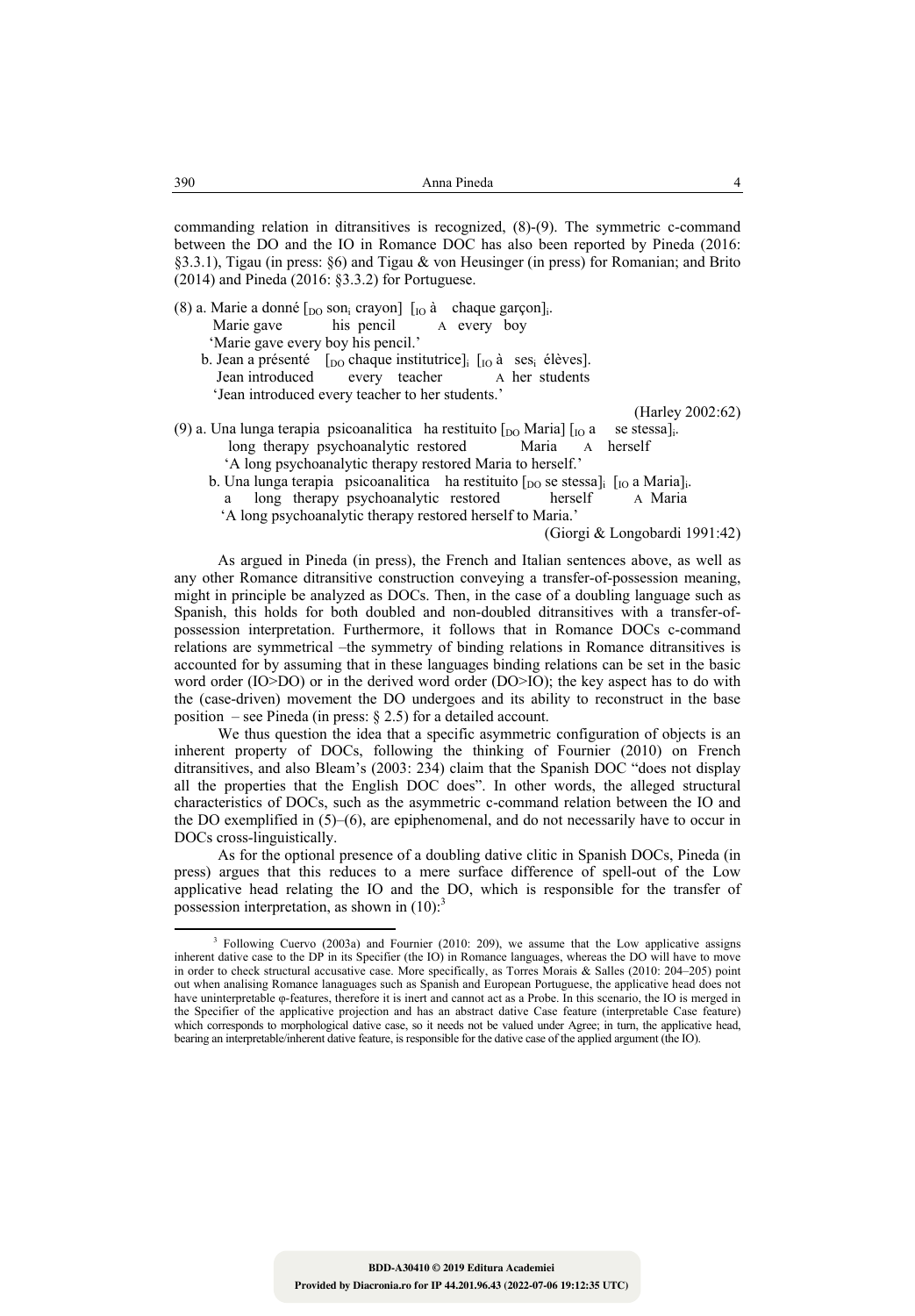LowApplP 3 IO LowAppl'  *a María*  LowAppl DO 3*le/Ø el libro* 

As shown in Pineda (in press), this analysis of DOCs extends to other languages in the Romance family where dative clitic doubling in ditransitives is optional, such as Catalan or colloquial Italian, as well as to languages where dative clitic doubling is not an option but which arguably feature DOCs, such as French and normative Italian. Taking into account the behavior of all these varieties, we claim that Romance has DOCs, but crucially the applicative head present in the structure may be either spelled out by a doubling clitic or silent, as we shall see in more detail in the following section.

## **3. THE ROLE OF DATIVE CLITIC DOUBLING**

## **3.1. The optionality of dative clitic doubling**

In Section 2 we have argued that a doubling dative clitic is not the hallmark of DOCs in Spanish nor in Catalan or any other Romance clitic doubling language or variety. We have proposed instead that such clitic is the spell-out of the Low applicative head, which may be phonologically null or overt without any further structural or semantic consequence (10).

The optionality of dative clitic doubling in Spanish ditransitives with a recipient IO is supported by evidence in corpus studies, such as Aranovich (2011) and Nishida (2010). Therefore, the Spanish and Catalan DOCs parallel Greek genitive DOCs, which according to Anagnostopoulou (2003: 15, 2005: 110) show optional (genitive) clitic doubling:<sup>4</sup>

| (11) | (Tu) | edosa                    | tu  | Jiani      | tΩ  | vivlio   |
|------|------|--------------------------|-----|------------|-----|----------|
|      |      | $(CL.GEN)$ give.PST.1SG  | the | Jianis.GEN | the | book.ACC |
|      |      | 'I gave Jianis the book' |     |            |     |          |

 Following Pineda (2013, 2016, in press), cross-linguistic and intra-linguistic variation regarding the clitic is not to be analyzed in terms of presence vs absence of structure, but rather in terms of silent variation (Sigurðsson 2004; Kayne 2005), since semantic effects (related to a transfer-of-possession interpretation) remain regardless of the pronunciation of the functional projection Appl. Crucially, these effects also remain in the DOC pattern of languages completely without clitic doubling, such as French or normative Italian, where the Low applicative head is simply silent. In short, we argue that clitic

 <sup>4</sup> See also Kupula Roos (2016) for a recent formalization of the optionality of clitic doubling in Greek ditransitives.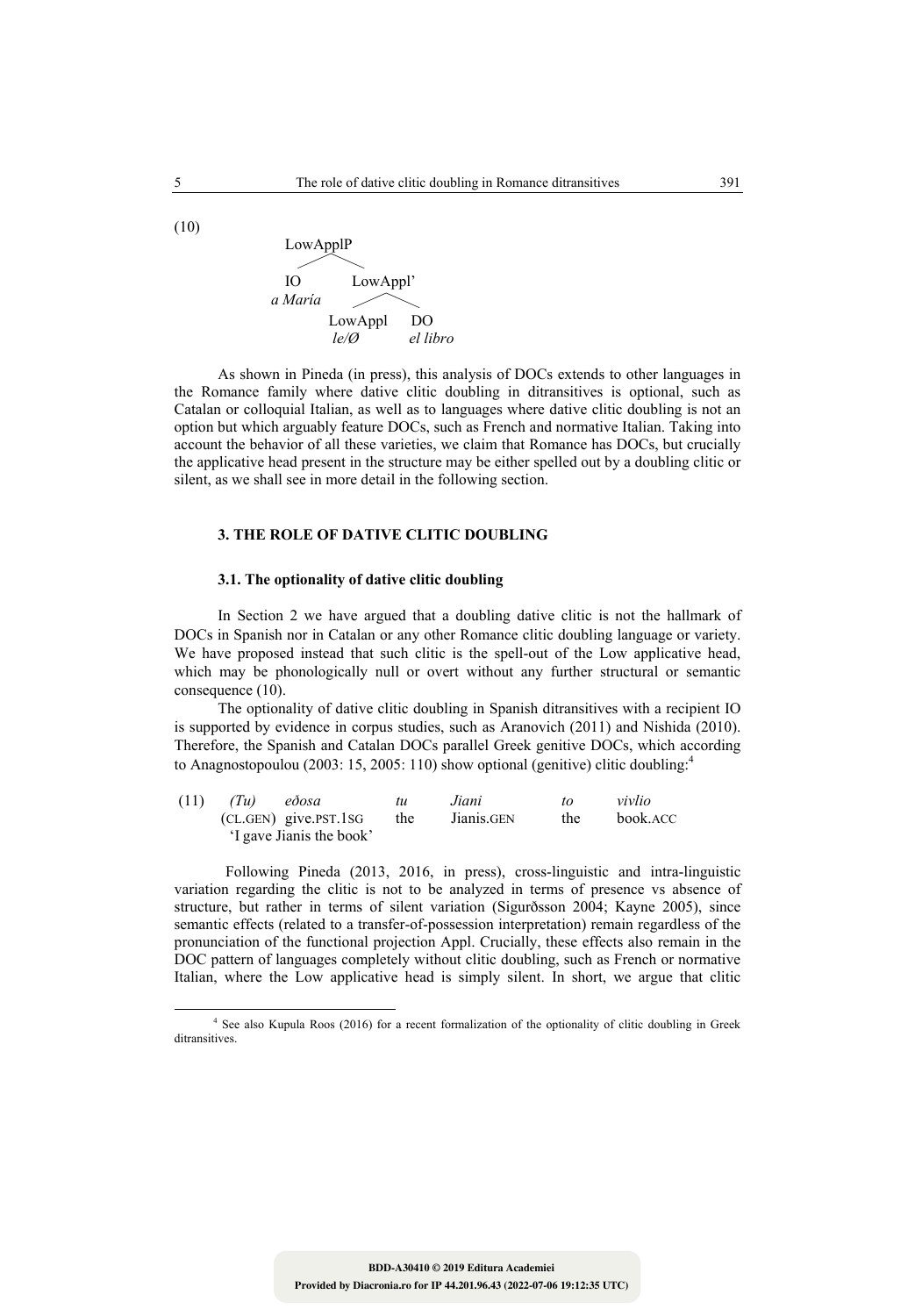doubling of dative arguments, which creates superficial differences across Romance languages and varieties, amounts to a matter of optional spell out of a syntactic head.

#### **3.2. The path towards obligatorification of dative clitic doubling**

Let us proceed to a closer examination of *optional* dative clitic doubling across Romance languages. Interestingly, both in Spanish and Catalan, there are some dialectal differences with respect to the pervasiveness of dative clitic doubling. For example, several authors have pointed out that the phenomenon is especially systematic in American Spanish (Flores & Melis 2004, Becerra Bascuñán 2006, Melis & Flores 2009, Aranovich 2011), and the same is true in the case of Catalan for Valencian Catalan and the Barcelona area (Todolí 2002, Pineda 2016, 2018, in press). It is also true that doubling is especially frequent in colloquial and oral registers (see Company (2003), NGLE (2009) and Aranovich (2011) for Spanish). Be as it may, all varieties where dative clitic doubling is possible seem to make a more and more systematic use of that. Huerta Flores' (2005: 166) words are very illustrative: "The indirect object in present-day Spanish seems to have incorporated as obligatory the co-occurrence of a dative clitic that doubles it its own verbal phrase [our translation]" (see also Huerta Flores 2005: 170).

There are reasons to believe that the *optionality* observed in languages such as Spanish and Catalan is actually instantiating a particular stage of an ongoing linguistic change towards the obligatorification of dative clitic doubling. We will now discuss some evidence that is crucial to untangling what the current optionality of dative clitic doubling in the languages under analysis may be leading to. In particular, we will refer to a phenomenon which emerged a while ago in Spanish, and much more recently in Catalan, and which seems to contradict the foundations of referential cohesion. It is the use of a singular dative clitic *le/li*, instead of the plural one *les/els[i]*, when doubling a plural indirect object, as in (12). In the Spanish linguistic tradition, this phenomenon has been dubbed *le-*for*-les*.

| (12) | a. Le     | daremos      | un |                     |  | regalo a los niños. (Spanish) |
|------|-----------|--------------|----|---------------------|--|-------------------------------|
|      | b. Li     | donarem      | un |                     |  | regal als nens. (Catalan)     |
|      | CL.DAT.SG | give.FUT.1PL | a  | present to the kids |  |                               |

This phenomenon can arguably be seen as the consequence of a process of obligatorification of dative clitic doubling among a number of speakers. As mentioned before, it has indeed been noted for Spanish (Company 2003, NGLE 2009) and Catalan (Todolí 2002, Vallduví 2002, Pineda 2018, in press) that speakers for whom dative clitic doubling is an option tend to make it gradually more systematic, to the point that "lots of speakers feel rare not to have the clitic [our translation]" (NGLE 2009).<sup>5</sup>

Actually, dative clitic doubling has already become obligatory in some Romance varieties: this is the case of the American Spanish varieties of Río de la Plata, Chile and Caracas (see Bentivoglio 1978, Suñer 1998, Silva-Corvalán 1981, Parodi 1998, Senn 2008,

 5 In the case of Catalan, this occurs especially –though not exclusively– in areas (Barcelona, Valencia) and segments of population which are also the most exposed to Spanish influence. Assessing the role of language contact in this particular matter is thus something to be investigated.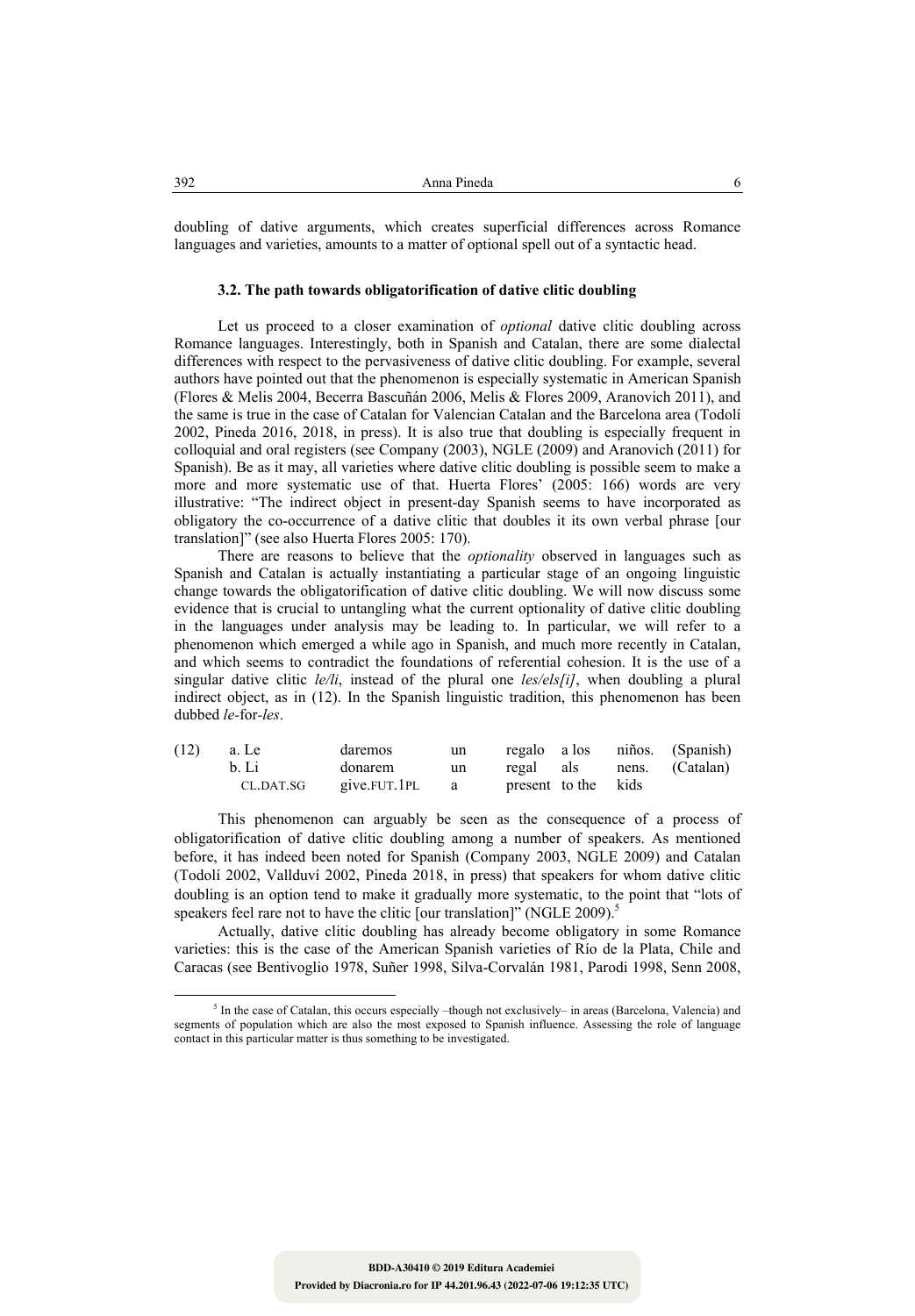Pujalte 2009), as well as Trentino (Cordin 1993), as shown in (13)-(14). These varieties thus would have reached the end of a path that probably all Romance doubling languages are following, each at its own pace.

| (13) | María     | $*(e)$                            | dio          |     | un             | libro | a      | Juan. |
|------|-----------|-----------------------------------|--------------|-----|----------------|-------|--------|-------|
|      | Mary      | CL.DAT.SG                         | give.PST.3SG |     | a              | book  | to     | John  |
|      |           | 'Mary gave John a book.'          |              |     |                |       |        |       |
| (14) | $*(Ghe)$  | dago                              |              | el  | regal          | al    | Mario. |       |
|      | CL.DAT.SG |                                   | give.PRS.1SG | the | present to the |       | Mario  |       |
|      |           | 'I'll give the present to Mario.' |              |     |                |       |        |       |

This process of systematization of clitic doubling across Romance varieties is key to the phenomenon we are now interested in, the emergence of non-agreeing doubling clitics. As doubling becomes more and more widespread, a depronominalization of the dative clitic takes place. In other words, if dative clitic doubling is actually becoming systematic in many varieties, it would not be unexpected that it has lost its status as anaphoric pronoun and has become a sort of grammatical marker in the verb whose sole function is to indicate the presence of an indirect object –a prominent argument in the sentence. This is precisely what seems to be going on in Spanish (Company 2003, Huerta Flores 2005, Ausín & Fernández-Rubiera 2017) and recently too in Catalan (Pineda 2018), where speakers use more and more frequently a singular dative clitic when doubling a plural IO. In (12), since the dative clitic is just a grammatical marker, the plural marking becomes *unnecessary*, as it already appears in the doubled lexical IO. Ultimately, it is not typologically rare that pronominal arguments incorporated to the verb have less phonetic content that the corresponding independent pronouns (Bresnan & Mchombo 1987: 765).

Crucially, note that the systematization and subsequent depronominalization of the doubling clitic can be easily accommodated under an account like ours, where the presence of the clitic does not make any structural contribution, and therefore it may well become just a marker to signal the presence of a dative argument. In subsection 3.3, we present a variety of factors that may create the conditions where such a verbal affix (the non-agreeing dative clitic) becomes necessary. After that, in subsection 3.4, we focus on the formal analysis of these non-agreeing clitics, building on the idea that doubling dative clitics are the realization of an applicative head (Cuervo 2003a,b; Pineda 2013, 2016, in press; among others; see also Ausín & Fernández-Rubiera 2017).

#### **3.3. Non-agreeing dative clitics**

The use of singular dative clitics to double plural indirect objects (12) started to be productive in Spanish at the beginning of the  $20<sup>th</sup>$  century, and nowadays some authors point out that it could end up becoming the norm (Huerta Flores 2005: 186)<sup>6</sup>. The *le-for-les* phenomenon has been described by Company (2003: 237) as an instance of depronominalization of the dative clitic, which is the result of the generalization of dative clitic doubling. In other words, as clitic doubling of IO in Spanish becomes more and more

 6 Although there were also some instances in Old Spanish (Casares 1918: 114, Cuervo 1955: 346-349, Flórez 1967: 64, Huerta Flores 2005: 166).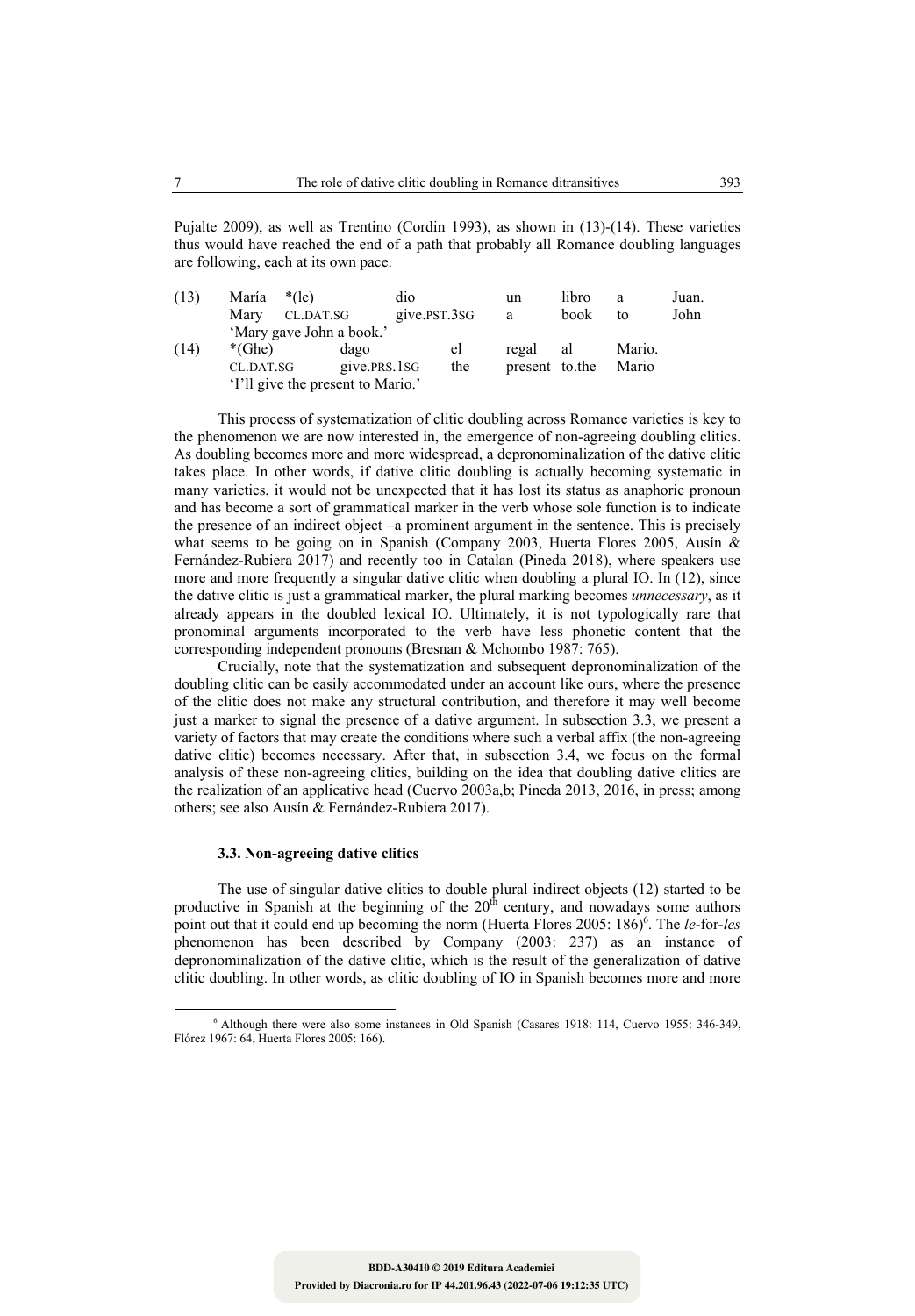systematic, dative clitics lose their status as anaphoric pronouns and become a mere grammatical marker that attaches to the head of the predication (the verb) and signals the presence of a prominent argument, the IO. Thus, in terms of reanalysis, the dative clitic would have evolved from an anaphoric pronoun to a marker of verb-object agreement (in particular, verb-indirect object), in such a way that number agreement becomes irrelevant.

The depronominalization we are referring to is illustrated in examples  $(15)-(16)$ : in doubling constructions (15), some speakers do not treat the clitic as a pronoun anymore, unlike what occurs in a sentence like  $(16)$ , where the clitic actually stands for a dative argument whose referent has been previously mentioned in the discourse. Thus, in the relevant varieties, the clitic in doubling constructions ceases to be considered a superfluous pronoun reproducing the lexical IO, that is, it ceases to be grammatically interpreted as a pronoun. It has been depronominalized and, by means of reanalysis, it is reinterpreted as an object (IO) agreement marker in the verb whose function is to signal the presence of a prominent object in the VP, the IO (Huerta Flores 2005: 170, 172 and references therein). The view of (accusative and dative) clitics as agreement markers is also put forward by Vilanova, Fischer & Navarro (2018), who define the emergence of non-agreeing dative clitics in Spanish as indicating "the beginning of semantic bleaching, i.e. the effacement of features" (Vilanova, Fischer & Navarro 2018: 127).

| (15) |            |     | he       |     | donat                                                 | el  | regal          | al                     | nen |
|------|------------|-----|----------|-----|-------------------------------------------------------|-----|----------------|------------------------|-----|
|      | CL.DAT.3SG |     | have.1sG |     | given                                                 | the | present to the |                        | kid |
|      |            |     |          |     | 'I've seen the kid and I have given him the present.' |     |                |                        |     |
| (16) | He         |     | vist     | el  | nen                                                   |     |                |                        | he  |
|      | have.1sG   |     | seen     | the |                                                       | and |                | have.1sG<br>CL.DAT.3SG |     |
|      | donat      | el  | regal    |     |                                                       |     |                |                        |     |
|      | given      | the | present  |     |                                                       |     |                |                        |     |
|      |            |     |          |     | 'I've seen the kid and I have given him the present.' |     |                |                        |     |

The emergence of non-agreeing doubling clitics is much more recent –actually incipient– phenomenon in Catalan –to our knowledge, the first mention of the phenomenon is made by Pineda (2018). In colloquial registers, especially in Valencian varieties as well as in the Catalan spoken in the area of Barcelona, one starts to find uses such as the one in (12), where *li* is used instead of the plural dative clitic (*els* in Valencian or *elsi* in Central Catalan). Again, this seems to be connected to the fact that dative clitic doubling is becoming systematic in many Catalan varieties (Todolí 2002, Pineda 2016, in press). As a result of such systematization, the clitic ends up deprived of its anaphoric status, and thus agreement with the originally doubled IO becomes dispensable. As argued for Spanish, it seems that the clitic has become a simple verbal affix signaling or anticipating the presence of such argument, and indicating its special status: the IO is a topical, prominent, core argument, high in hierarchy.

Regarding the semantic prominence of IOs, recall that these arguments are normally more relevant in the sentence than DOs because they prototypically refer to human beings, and they normally outrank DOs as for topicality (Langacker 1991: 236–239, Company 1998: 539–440). In short, in both Spanish and Catalan the emergence of non-agreeing dative clitics in some varieties means going one step beyond the generalization of doubling. The final consequence of the depronominalization of dative clitics is the loss ofagreement.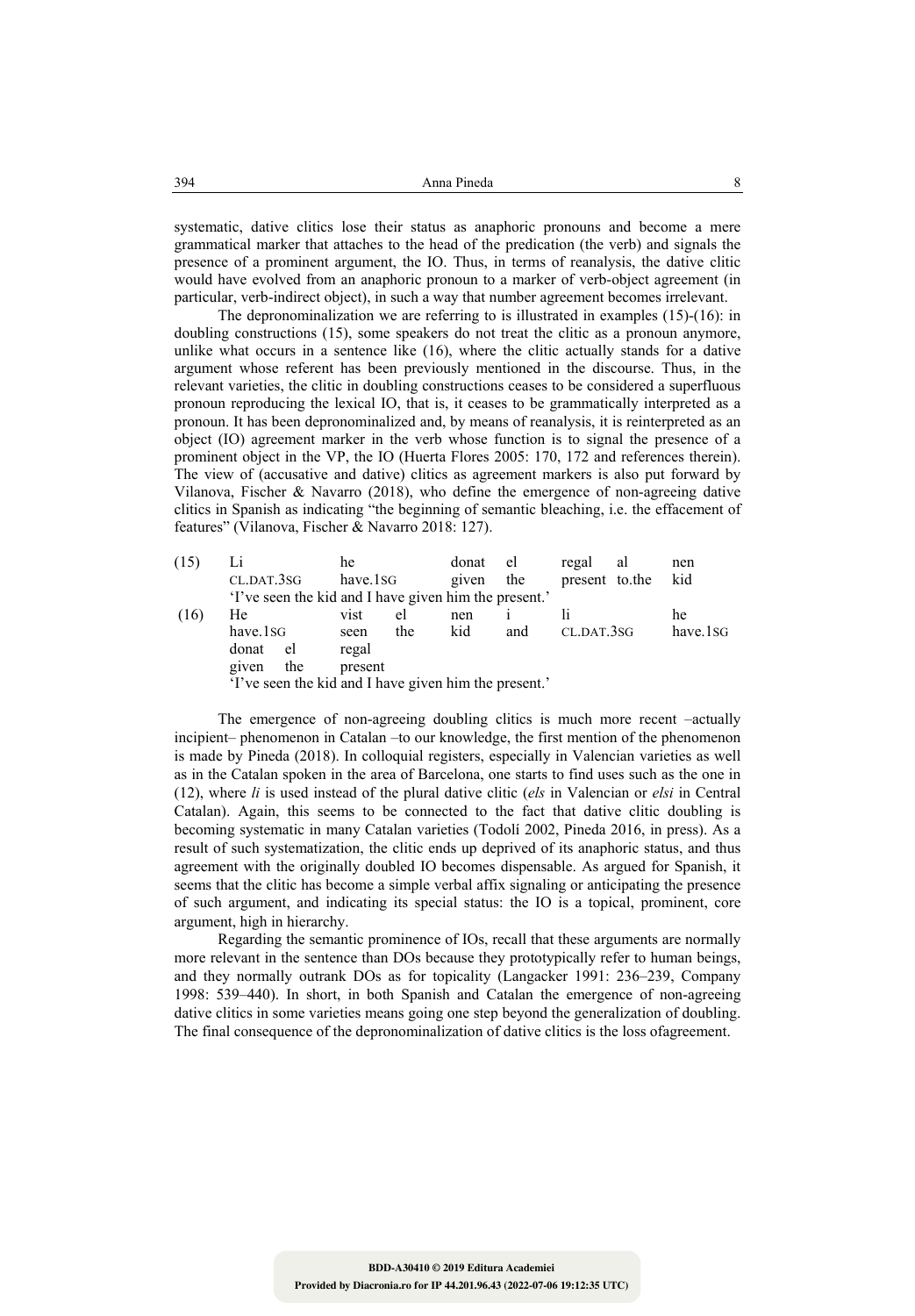In the following subsections, we describe the scope, contexts of appearance, and incompatibilities of the phenomenon in Spanish and Catalan –it is worth mentioning that the phenomenon is notably incipient in Catalan, and therefore not stable. The observations made for Catalan are based on the examples we have been collecting over the past few years using the following sources, representative of several dialects, mainly Central Catalan and Valencian Catalan: spontaneous speech, oral media (TV and radio), written (on-line) press, and books. This preliminary approach will undoubtedly have to be completed in the future by interviewing informants and/or using extensive corpora which allow to obtain relevant data related to the frequency of the phenomenon, and to control for variables such as age or dialect.

#### **3.3.1.** *Type of predicates*

Non-agreeing clitics appear with psych-predicates, such as *agradar* 'please' (17a) or *molestar* 'bother' (17b), pseudoimpersonal verbs, such as *passar* 'occur' (17c), and transfer-of-possession and transfer-of-communication verbs, i.e. ditransitive verbs featuring a DO and IO, such as *donar* 'give' (18a,b) or *dir* 'tell' (18c). Catalan examples are given below (from Pineda 2018):

| (17) | a. Quin tipus<br>als<br>to the                                                                           | what kind                                                     | de<br>of<br>homes?<br>men<br>'What kind of woman pleases men?'   | dona                          | $li_{[sg]}$<br>woman CL.DAT.SG                            |                     | agrada<br>please.PRS.3SG                                                                |               | més<br>more                                                                                 |
|------|----------------------------------------------------------------------------------------------------------|---------------------------------------------------------------|------------------------------------------------------------------|-------------------------------|-----------------------------------------------------------|---------------------|-----------------------------------------------------------------------------------------|---------------|---------------------------------------------------------------------------------------------|
|      | b. El que<br>what<br>socialists<br>Bioparc                                                               | socialistes <sub>[pl]</sub>                                   | en el fons<br>deep down<br>és<br><i>is</i><br>magnific<br>superb | que<br>that                   | $li_{\text{[sg]}}$<br>CL.DAT.SG<br>hàgem<br>have.SBJV.1PL |                     | molesta<br>bother.PRS.3SG<br>posat en marxa<br>started up                               |               | (Catalunya Diari, 5/11/2016)<br>als<br>to the<br>un<br>a                                    |
|      | <b>Bioparc</b><br>'What bothers the socialists deep down is that we have started up a superb<br>Bioparc' |                                                               |                                                                  |                               |                                                           |                     |                                                                                         |               | (Valencia.es, news portal of the València city council, 29/01/2010)                         |
|      | c. Què<br>de                                                                                             | $li_{[sg]}$<br>what CL.DAT.SG<br>Gibraltar?<br>from Gibraltar | 'What must happen to the monkeys from Gibraltar?'                | deu<br>must.3sG               |                                                           | passar<br>occur.INF |                                                                                         | als<br>to.the | $micos_{[pl]}$<br>monkeys<br>(Central Catalan, RAC1 radio station, middle-aged woman, 2017) |
| (18) | per a ser<br>to                                                                                          | a. quins consells $li_{[sg]}$<br>what advice<br>be            | CL.DAT.3SG<br>millor<br>better                                   | professional?<br>professional | donava<br>give.IPFV.3SG                                   |                     | als<br>to the<br>'what advice did you give to your pupils to be a better professional?' | seus<br>his   | $\textit{alumnes}_{[pl]}$<br>pupils<br>(Catalunya Press, 01/04/2016)                        |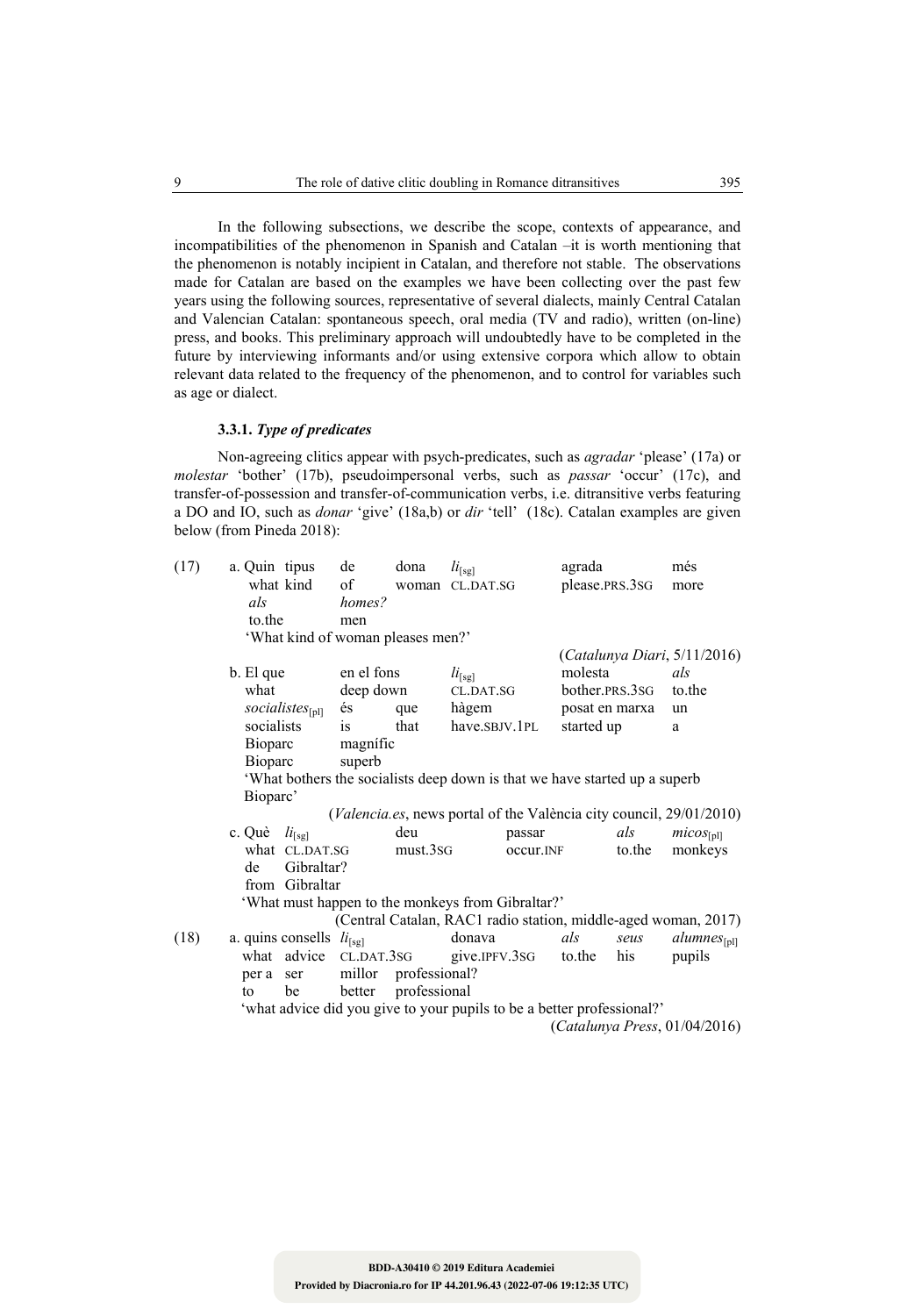| 396 | Anna Pineda              |                    |       |                                        |                                                              |                          |          |                                                                        |  |  |
|-----|--------------------------|--------------------|-------|----------------------------------------|--------------------------------------------------------------|--------------------------|----------|------------------------------------------------------------------------|--|--|
|     | $b.$ Ui.                 | pipes              | de    | carabassa.<br>wow, seeds of<br>pumpkin |                                                              | Això<br>this             | és<br>is | lo que<br>what                                                         |  |  |
|     | $li_{\lceil s g \rceil}$ |                    | donen |                                        | als                                                          | $pardals_{\text{full}}!$ |          |                                                                        |  |  |
|     |                          | CL.DAT.3SG         |       | give.prs.3pl to.the                    |                                                              | birds                    |          |                                                                        |  |  |
|     |                          |                    |       |                                        | 'Wow, pumpkin seeds. This is what one gives to birds'        |                          |          |                                                                        |  |  |
|     |                          |                    |       |                                        |                                                              |                          |          | (spontaneous speech, Valencian Catalan, Alt Vinalopó, young man, 2017) |  |  |
|     | c. el                    | govern             |       | $li_{[sg]]}$                           |                                                              | diu                      |          | als                                                                    |  |  |
|     | the                      | government         |       | CL.DAT.3SG                             |                                                              | say.PRS.3SG              |          | to the                                                                 |  |  |
|     |                          | $espanyols_{[pl]}$ |       | que vetllarà                           |                                                              |                          | per      |                                                                        |  |  |
|     | <b>Spaniards</b>         |                    | that  |                                        | look.after.FUT.3SG                                           |                          | for      |                                                                        |  |  |
|     |                          |                    |       |                                        | 'the government tells the Spaniards that it will look after' |                          |          |                                                                        |  |  |
|     |                          |                    |       |                                        |                                                              |                          |          | (Vilaweb, 18/06/2015)                                                  |  |  |

These are all verbs with which clitic doubling is becoming more and more systematic in the relevant Catalan varieties (Todolí 2002). The dative argument in these verbs is different in nature: it is an experiencer/benefactive/malefactive in the case of psychological and pseudoimpersonal predicates in (17), and it is a recipient or goal in the case of transfer predicates in (18). Importantly, in both cases they are licensed by means of an applicative head –a High Appl in the former case, a Low Appl in the latter case. We will go back to this when presenting the formal analysis in subsection 3.4 below.

## **3.3.2.** *Position of the IO*

The position of the IO is a factor conditioning the loss of agreement of the doubling clitic. Several authors have pointed out that a necessary condition of the *le-*for*-les* phenomenon in Spanish is the postverbal position of the IO (Alcina & Blecua 1975: 608, Fernández Ramírez 1987: 51, Soler 1992: 66-67, Company 2003: 238, Ausín & Fernández-Rubiera 2017: 104-105).<sup>7,8</sup> The V-IO order requirement also holds in Catalan, as can be seen in the examples above. We have not found a single example of lack of agreement with preverbal IOs, i.e., left-dislocated IOs, as in (19). Actually, a survey with some informants allowed us to confirm that, if the order of any of the previous examples is altered, we obtain ungrammatical results:

| (19) | *als   | espanyols $_{[pl]}$ , |     | govern     | $u_{\text{[sg]}}$ |
|------|--------|-----------------------|-----|------------|-------------------|
|      | to the | <b>Spaniards</b>      | the | government | CL.DAT.3SG        |

<sup>&</sup>lt;sup>7</sup> But see also Huerta Flores (2005: 184-185) who notes the incipient presence of the phenomenon also when the IO is preverbal, in Mexican Spanish; and Soler (1992: 62) for a similar observation regarding other dialects, such as the Spanish varieties spoken in Argentina, Chile and Caracas. Company (2003: 238) also mentions this slight progress of the phenomenon with IO in marked (i.e. preverbal) positions. This can be seen as proof of how advanced the phenomenon is in Spanish.

As an anonymous reviewer points out, supporting evidence for this claim is found in other phenomena across Romance. For example, in some Northwestern varieties of Catalan, unaccusative verbs don't agree with their postverbal subject (third person plural), as shown in (i) (see Solà 1973, 1987; Rigau 1991). Similarly, as the reviewer points out, in Romanian the failure to undergo subject-predicate agreement in number in the third person typically occurs with postverbal subjects, not with preverbal ones.

<sup>(</sup>i) Arriba turistes. arrive.PRS.3SG tourists

 <sup>&#</sup>x27;Tourists arrive.'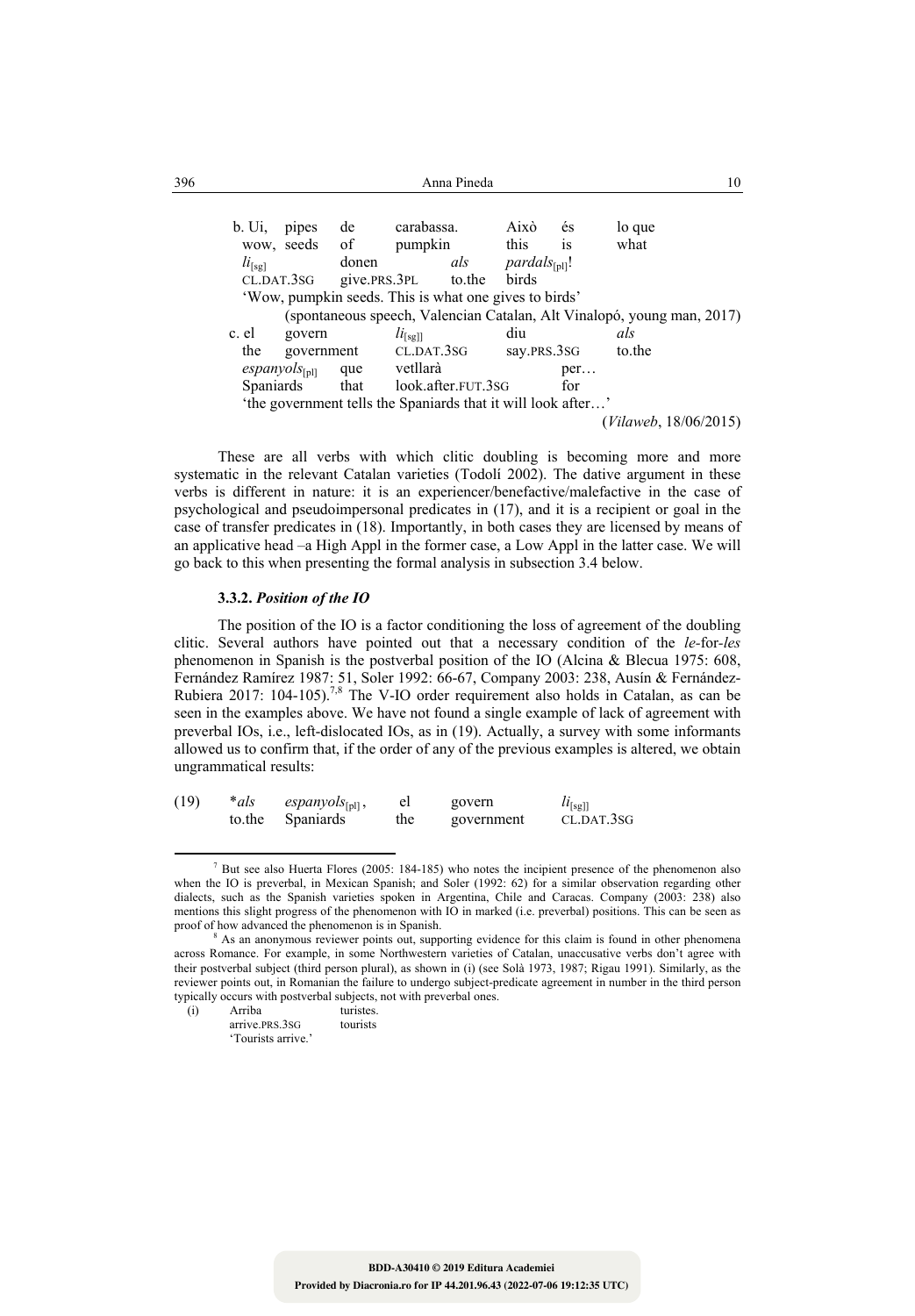| diu         | que  | vetllarà                                                             | per |
|-------------|------|----------------------------------------------------------------------|-----|
| say.PRS.3SG | that | look.after.FUT.3SG                                                   | for |
|             |      | to the Spaniards, the government tells them that it will look after' |     |

Huerta Flores (2005: 185) points out that in the IO-V order the precedence of the IO helps speakers having a clear idea of the number of the IO, which makes the loss of agreement more difficult. In addition, dislocated objects occupy a clearly topical position and are discursively prominent and core arguments, therefore there is no need to resort to any verbal mark to signal their centrality or prominence. Actually, being dislocated objects, these examples do no longer contain a doubling clitic, but a reasumptive one, which stands for an argument that is not present in the matrix clause, as in  $(16)$  above.<sup>9</sup>

### **3.3.3***. Factors causing degradation of the IO*

There are lexical-semantic, syntactic and pragmatic factors that may contribute to maintain or erode the prototypical features of the IO, and therefore they can complicate the quick and clear codification of the weakened or degraded IO, thus creating a context for the need of a verbal marker indicating the presence of such an argument, i.e. creating a context for the non-agreeing dative clitics we see in the *le-*for-*les* pattern.10 As Huerta Flores (2005: 172) points out, a degraded IO has to look for a mechanism to recover its centrality and prominence, and this rescue mechanism is the transformation of a doubling clitic into an affix or marker located in the verb and responsible for anticipating or signaling the presence of the IO in the structure. In short, it seems that one can associate the loss ofagreement with a series of factors which, for one reason or the other, undermine a quick and clear codification of the IO and therefore degrade it.

First, the degradation of the IO can be lexical-semantic. A prototypical IO is [+human/animate], [+definite], [+volitive], etc. Thus, IOs referring to entities located at the periphery of the *IO category* (that is, entities lacking features such as animacy, individuation, concreteness, volition, definiteness, activity and energy) will be more prone to trigger the lack of agreement. Huerta Flores' (2005: 173) corpus study on Mexican Spanish concludes that the lack of agreement is proportionally more frequent with inanimate IOs: 82% of inanimate IOs present a non-agreeing dative clitic, while the percentage with animate IO is lower,  $52\%$ <sup>11</sup>. Also Soler (1993: 66–67) confirms that the [-human] feature of the IO is a triggering factor for Spanish *le-*for*-les*.

 <sup>9</sup> Actually, any kind of dislocated object, even if it is right-dislocated and thus postverbal, does not allow for the lack of agreement

| (i) | el       | govern                                                                                                                                             |     | $u_{\text{[sg]}}$ |        | diu              | que                         |
|-----|----------|----------------------------------------------------------------------------------------------------------------------------------------------------|-----|-------------------|--------|------------------|-----------------------------|
|     | the      | government                                                                                                                                         |     | CL.DAT.3SG        |        | say.PRS.3SG      | that                        |
|     | vetllarà |                                                                                                                                                    |     | per               |        | *als             | $espanyols_{\text{full}}$ , |
|     |          | look.after.FUT.3SG                                                                                                                                 | for |                   | to the | <b>Spaniards</b> |                             |
|     |          | $\{A\}_{\alpha\alpha}$ and account on the field of the set of $A$ and $\{A\}_{\alpha\alpha}$ and $\{A\}_{\alpha\alpha}$ and $\{A\}_{\alpha\alpha}$ |     |                   |        | $1 - 11 - 0 - 0$ |                             |

<sup>&</sup>lt;sup>10</sup> In addition to the factors that will look after…, to the Spaniards' <sup>10</sup> In addition to the factors that will be described, Huerta Flores (2005: 177) also mentions that the phrase expansion of the IO (with adjectives, appositions, relative clauses, prepositional phrases…) may contribute to degrade the IO. Even if a priori such modifiers emphasize and specify the information of the head of the IO, they can also trigger difficulties for the clear and quick identification of the IO. In the corpus study on Mexican Spanish by Huerta Flores (2005), 76% of expanded IOs co-occur with a non-agreeing clitic, whereas "only" 50% of non-expanded IOs do. Our Catalan data do not seem to conclude anything about the relevance of this factor.

The author goes further and establishes a distinction between abstract inanimates (featuring lack of agreement in 100% of the occurrences) and concrete inanimates (79%). Thus, if an IO, in addition to being inanimate, is also abstract, it is even more distant from the prototype of the category, which is usually concrete and specific.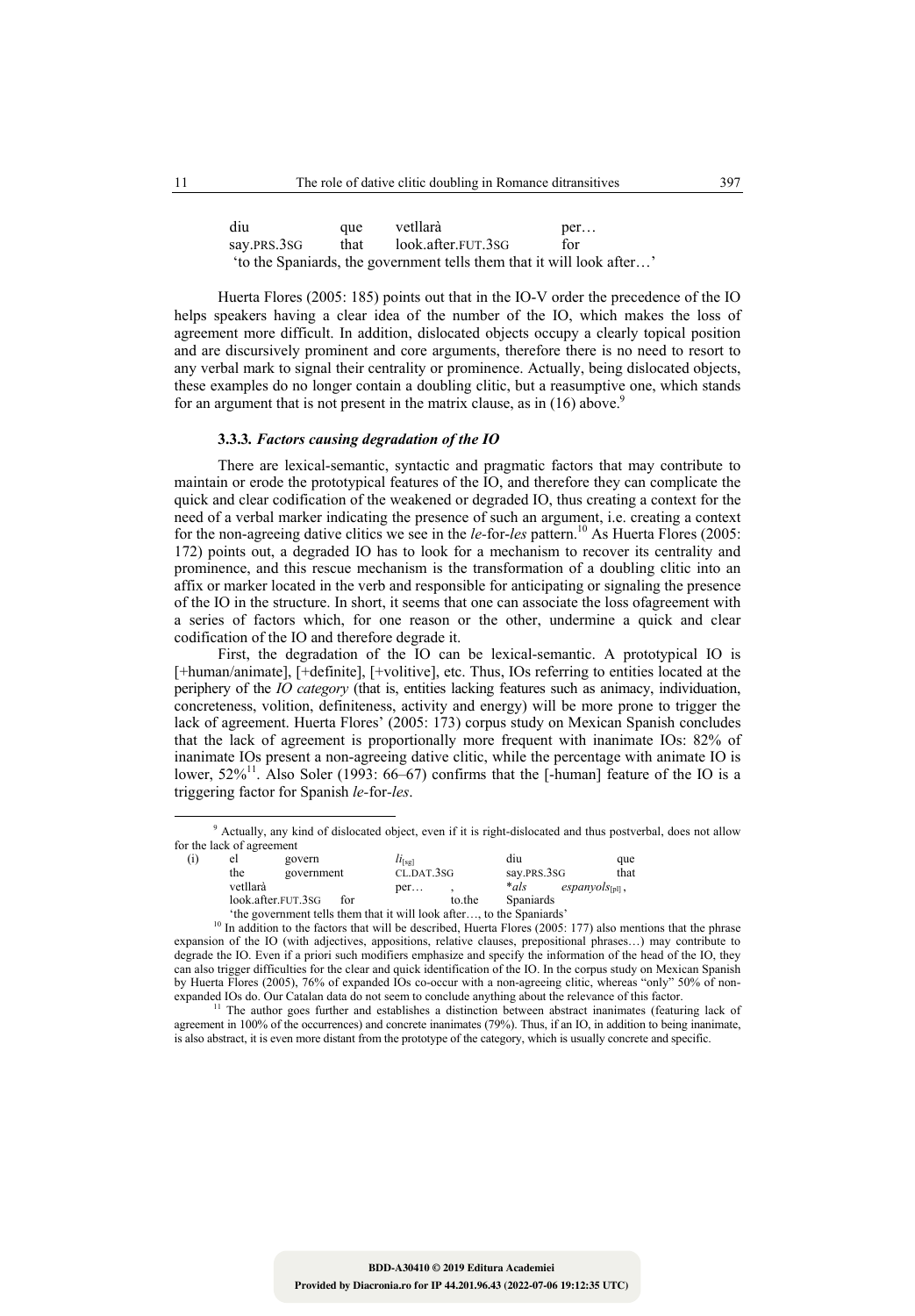| 398 | -----<br>Anna Pinega | . . |
|-----|----------------------|-----|
|     |                      |     |

Although there is not a similar corpus study for Catalan allowing to compare the impact of non-agreement in human vs. non-human IOs, Pineda (2018) points out that probably the compatibility of [-human] IOs with the lack of agreement also holds for Catalan, since these IOs are not prototypical. Actually, examples of non-agreeing doubling clitics with inanimate IOs are found:<sup>12</sup>

| (20) | a. Li                                                                  | llevem       |                     | valor            | $\mathfrak a$                        | les                | coses                                                                       |  |
|------|------------------------------------------------------------------------|--------------|---------------------|------------------|--------------------------------------|--------------------|-----------------------------------------------------------------------------|--|
|      | CL.DAT.SG                                                              | take.PRS.1PL |                     | value            | to                                   | the                | things                                                                      |  |
|      | 'We take value from things.'                                           |              |                     |                  |                                      |                    |                                                                             |  |
|      |                                                                        |              |                     |                  |                                      |                    | (spontaneous speech, Valencian Catalan, Marina Alta, young man, 2017)       |  |
|      | importància<br>b. la                                                   |              | que                 | el               | diari                                |                    | $li_{[sg]}$                                                                 |  |
|      | importance<br>the                                                      |              | that                | the              | newspaper                            |                    | CL.DAT.SG                                                                   |  |
|      | donava                                                                 | als          | $fets_{[pl]}$       |                  |                                      |                    |                                                                             |  |
|      | give.IPFV.3sG to.the                                                   |              | facts               |                  |                                      |                    |                                                                             |  |
|      | 'the importance that the newspaper was giving to the facts'            |              |                     |                  |                                      |                    |                                                                             |  |
|      |                                                                        |              |                     |                  |                                      |                    | (Mèdia.cat, Observatori crític dels mitjans, 16/12/2016)                    |  |
|      | c. "Experiència                                                        | és           | el                  | nom              | que                                  | tothom             | $li_{[sg]}$                                                                 |  |
|      | experience                                                             | is           | the                 | name             | that                                 | everybody          | CL.DAT.SG                                                                   |  |
|      | dóna                                                                   | als          | seus                |                  | $\text{errors}_{[pl]}$ " Oscar Wilde |                    |                                                                             |  |
|      | give.prs.3sG to.the                                                    |              |                     | his/her mistakes |                                      |                    |                                                                             |  |
|      | "Experience is the name everyone gives to their mistakes" Oscar Wilde" |              |                     |                  |                                      |                    |                                                                             |  |
|      |                                                                        |              |                     |                  |                                      |                    | (Butlletí del Col·legi de Censors Jurats de Comptes de Catalunya, May 2017) |  |
|      | especula<br>d. qui                                                     |              |                     | $\mathbf{1}$     | no                                   | li <sub>[sg]</sub> |                                                                             |  |
|      | who speculate.PRS.3SG                                                  |              |                     | and              | not                                  | CL.DAT.SG          |                                                                             |  |
|      | dóna                                                                   | als          | $habitatges_{[pl]}$ |                  |                                      | la seva finalitat  |                                                                             |  |
|      | give.prs.3sG to.the                                                    |              | homes               |                  | their                                | purpose            |                                                                             |  |
|      | 'who speculates and does not give the homes their purpose'             |              |                     |                  |                                      |                    |                                                                             |  |
|      |                                                                        |              |                     |                  |                                      |                    | (Web news $3/24$ , $22/02/2016$ )                                           |  |
|      |                                                                        |              |                     |                  |                                      |                    |                                                                             |  |

This does not mean, of course, that the phenomenon is restricted to inanimate IOs, but there are many other lexical-semantic factors that may trigger the phenomenon we are interested in, also with human IOs. A relevant factor is the distinction between plural objects with a more defined number category and plural objects with a more united sense (Huerta Flores 2005: 176). Thus, in many of the examples given in sections 3.3.1 to 3.3.3 one can see the united sense of plurality, which refers to a rather generic or undetermined group of entities: men, children, birds... The fact that these plurals refer to collectives can be seen as a factor that blurs the specificity of the referent and causes the need to rescue the prominence of the IO by means of a non-agreeing clitic that appears as a verbal affix.

<u> 1989 - Johann Barn, mars eta bainar eta industrial eta bainar eta baina eta baina eta baina eta baina eta ba</u>

<sup>&</sup>lt;sup>12</sup> In the case of Spanish, the difference in frequency of the *le-for-les* phenomenon between human/animate and inanimate IOs leads Huerta Flores (2005) to consider that the change must have started (or at least be much more preferable) with inanimate IOs, and subsequently extended to human IOs. However, we do not think that this was the case for parallel phenomenon in Catalan: since most Catalan varieties have a locative clitic available, the use of dative case with certain types of inanimate entities is less frequent. In other words, for many speakers doubling the inanimate IOs in (20) with a dative clitic is not an option, since they would rather treat them as locative complements, thus replaced by the locative clitic *hi.* Therefore, it is more likely to consider that non-agreeing dative clitics in Catalan started with human IOs and, afterwards, extended to inanimate IOs as the ones in (20) in those dialects (such as Valencian or Barcelona Catalan) where dative doubling is not restricted to human IO humans (see Pineda 2016: § 2.2.1.1).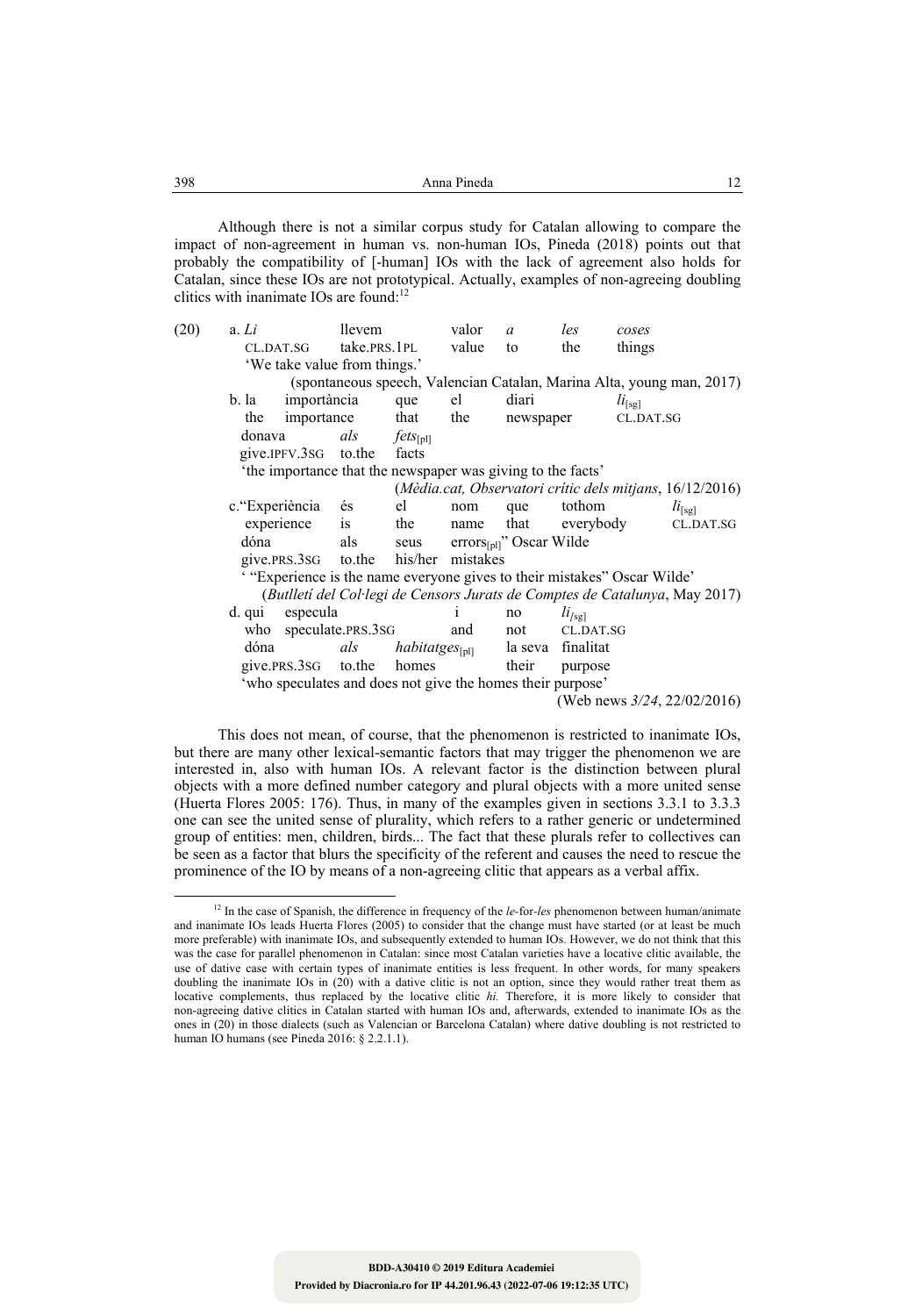Another relevant lexical-semantic factor pointed out by Huerta Flores (2007: 178) has to do with the distinction between predicates with goal/recipient IOs and predicates with experiencer IOs, which we already mentioned in 3.3.1. Interestingly, transfer-ofpossession predicates, which we argued are to be analyzed as Double Object Constructions (section 2), are especially prone to trigger the lack of agreement between the IO and the doubling clitic. This is so because the IO designates an entity experiencing a severe change of state, that is, a change that degrades its status as an active, volitive entity. If the IO is degraded, there will be more chances for the need to resort to a marker or affix (the nonagreeing clitic) in the verb to signal its presence and prominence. This affectedness/change of state of the IO can occur as a consequence of the transfer of an object into the physical space of the entity designated by the IO (in the case of ditransitive constructions such as 'give something to someone') or it can also be related to a sensory stimulus that enters the internal space of the entity designate by the IO (in the case of ditransitive predicates describing a perceptual/mental transfer, as in 'tell something to someone').

The prediction is borne out: IOs which are affected by the transfer event described by the verb co-occur with non-agreeing dative clitics very frequently, both in Spanish and in Catalan.13 On the other hand, IOs with the experiencer role are considered to be less prone to trigger the lack of agreement: in the events they are involved in, the entity designated by the IO does not undergo any change of state but they are simply in a stative situation related to a psychological/emotional experience (in the case of constructions with psych-predicates, such as 'please to somebody') or an existential experience (in the case of unaccusative and existential verbs, such as 'occur to somebody', 'lack to somebody'). These IOs are thus less affected, their status as prominent objects is more easily preserved, and thus there is a smaller need to resort to a verbal affix. In Huertas Flores' (2005: 179) corpus study of Mexican Spanish, the percentage of recipient IOs with *le-*for*-les* is 59%, in front of 45% with experiencer IOs. The preliminary data available for Catalan data (Pineda 2018) seem to confirm this tendency towards a major frequency of the phenomenon with recipient IOs predicates (18) than with experiencer ones (17).

<u> 1989 - Johann Barn, mars eta bainar eta industrial eta bainar eta baina eta baina eta baina eta baina eta ba</u>

| (i) | a. $Li[sg]$                                                              | fan          |                 | un                                                                | regal   | als           | $censure_{\text{InII}}$ |     |  |
|-----|--------------------------------------------------------------------------|--------------|-----------------|-------------------------------------------------------------------|---------|---------------|-------------------------|-----|--|
|     | CL.DAT.SG                                                                | make.PRS.3PL |                 | a                                                                 | present | to the        | cooks                   |     |  |
|     | They make a present to the cooks'                                        |              |                 |                                                                   |         |               |                         |     |  |
|     |                                                                          |              |                 | (spontaneous speech, Central Catalan, Barcelona, young man, 2017) |         |               |                         |     |  |
|     | b. Li                                                                    | compro       |                 | una                                                               | rosa    | a             | totes                   | les |  |
|     | CL.DAT.SG<br>treballadores $sInII$<br>working.women                      | buy.PRS.1SG  |                 | a                                                                 | rose    | to            | all                     | the |  |
|     | 'I buy a rose to all working women'                                      |              |                 |                                                                   |         |               |                         |     |  |
|     |                                                                          |              |                 | (spontaneous speech, Central Catalan, Cardedeu, young man, 2018)  |         |               |                         |     |  |
|     | c. El que                                                                | no           | $t^{\prime}$    | agrada                                                            |         | que           | et                      |     |  |
|     | what                                                                     | not          | you             | please.PRS.3SG                                                    |         | that          | you                     |     |  |
|     | facin                                                                    | a            | tu,             | tu                                                                | no      | $l'hi_{[se]}$ |                         |     |  |
|     | do.SBJV.3PL                                                              | to           | you             | you                                                               | not     |               | CL.ACC.SG=CL.DAT.SG     |     |  |
|     | facis                                                                    | als          | $altres_{[pl]}$ |                                                                   |         |               |                         |     |  |
|     | $do$ . IMP. $2SG$                                                        | to the       | others          |                                                                   |         |               |                         |     |  |
|     | 'What you don't like the others to do to you, don't do it to the others' |              |                 |                                                                   |         |               |                         |     |  |

(Ernest Folch, RAC1 radio station, middle-aged man, 2017)

<sup>&</sup>lt;sup>13</sup> In addition to these recipient goals, we also think that another type of affected IOs corresponds to those designating the beneficiary of a transitive event or the possessor of the DO. Several non-agreeing examples have been found in Catalan: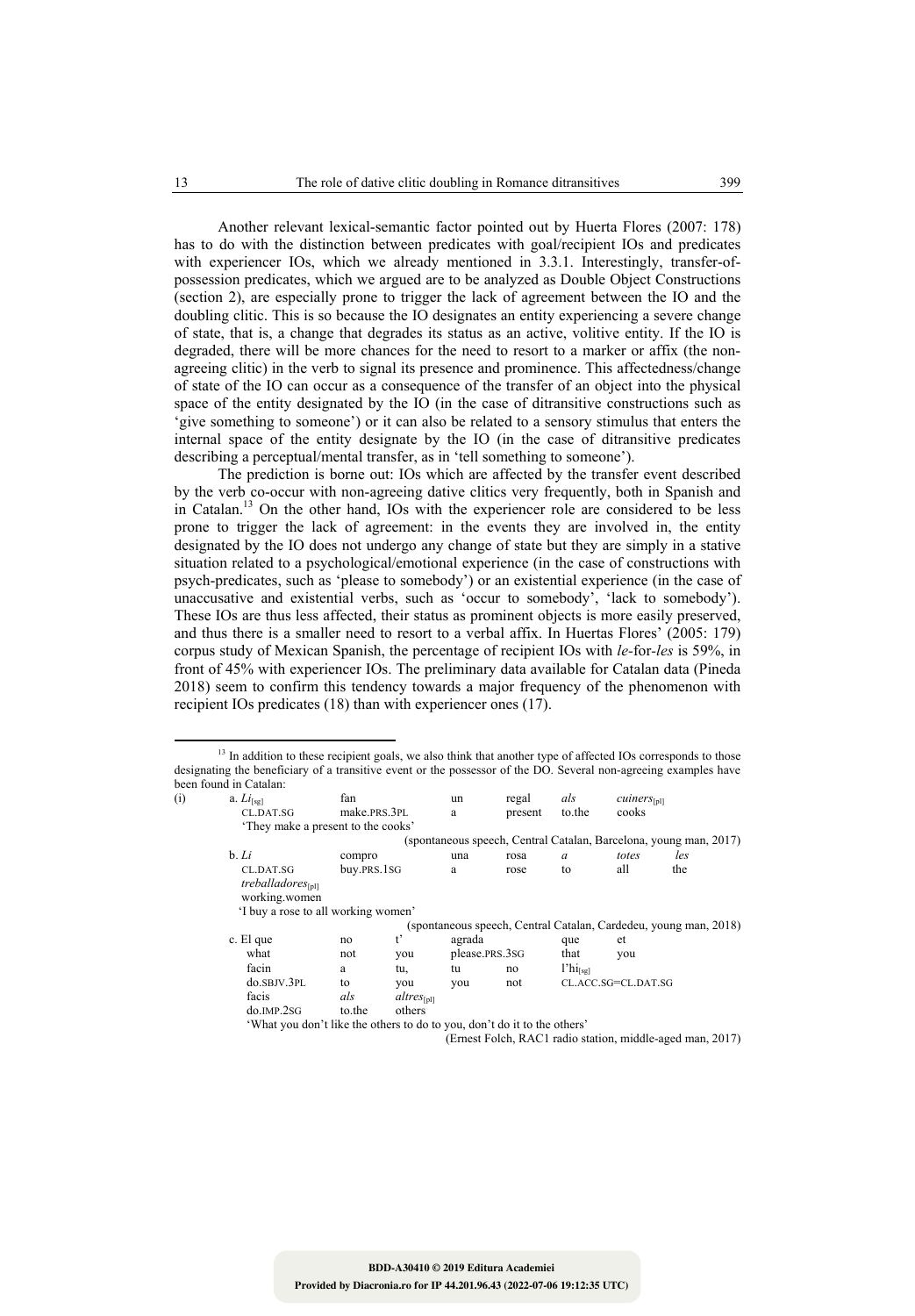| 400 | Anna Pineda |  |
|-----|-------------|--|
|     |             |  |

Transfer-of-possession predicates with recipient IOs (18) are also subject to syntactic degradation of the IO. An IO is syntactically degraded when it appears with other core constituents in the sentence, such as a DO –actually, the idea that the competition between a DO and IO may trigger changes in the dative is also pointed out by Company (1998, 2002). In ditransitive constructions (18) there is an argument competition between the DO and the IO to be the "object argument" of the sentence (Huerta Flores 2005: 181). This competition causes a categorial weakening of the IO, whose discourse prominence decreases. In this context, the non-agreeing dative clitic functions as a verbal affix reinforcing and highlighting the presence of the IO in the sentence (Huerta Flores 2005: 172).14 Data from Huerta Flores' corpus study on Mexican Spanish confirm that in ditransitive structures we find the *le-*for*-les* in 62% of the cases, while in structures without DO the phenomenon occurs in 48% of the cases.<sup>15</sup> Our preliminary study of Catalan (Pineda 2018) confirms that the syntactic degradation of the IO could also play a role in the *li-*for*-els[i]* phenomenon in this language, as most of the examples we collected correspond to ditransitive structures, with a DO and an IO. At the same time, our informants confirmed that sentences whose DO is left unexpressed do significantly much worse with nonagreeing dative clitics:

(21) Aquest entrenador  $\{els[i] / {}^{72}i\}$  exigia massa<br>this trainer CLDAT.PL/SG demand.IPFV.3SG too.mu this trainer CL.DAT.PL / SG demand.IPFV.3SG too.much *als jugadors*  to.the players 'This trainer used to demand to much of the players.'

Finally, an IO may also be degraded on the pragmatic side. This occurs if it loses its topicality: if the IO is seen as less central and less connected to the event, its codification becomes less clear. Specifically, an IO will be pragmatically degraded if it does not take part in the event and it is mentioned as an add-on. In this context, the loss of agreement is a mechanism to integrate the IO in the sentence by means of a verbal affix. The non-agreeing clitic is thus a mechanism to emphasize the IO as a main argument in the sentence and reinforce the tie between the IO and the event (Huerta Flores 2005: 183). Huerta Flores' (2005: 183) corpus study on Mexican Spanish confirms that 62% of pragmatically non-core IOs lose their agreement, whereas the percentage is slightly lower with pragmatically core arguments, 52%. However, the classification provided by Huerta Flores (2005: 184, examples (7)) regarding pragmatically core and non-core arguments is not very clear to us, so we will not consider this variable with respect to the Catalan examples.

In sum, a variety of factors that may cause a degradation of the IO have been described. Crucially, many of them happen to concur in the DOC pattern assessed in section  $2^{16}$ . When such degradation of the IO takes place, the dative argument needs to be

<sup>&</sup>lt;sup>14</sup> The co-occurrence of the subject does not have any influence (Huerta Flores 2005: 173, fn. 11). This may be due to the fact that in transitive constructions the subject is an external argument, located outside the VP, whereas the DO, located inside the VP, is much closer to the IO, which is also VP-internal.<br><sup>15</sup> All the examples without DO given by Huerta Flores (2005) correspond to ditransitive verbs whose DO

is left unexpressed because it is understood or generic, as in *Me niego a rentarles a mexicanos* 'I refuse to rent to Mexicans'. However, the author does not say if all the examples used in the corpus are like this one or alternatively include unaccusative constructions, such as 'occur to someone', which by definition lack a DO.

<sup>&</sup>lt;sup>16</sup> It is worth noting that the above-mentioned factors may have different degrees of influence and of course there is no need for all of them to concur at the same time for the loss of agreement to take place.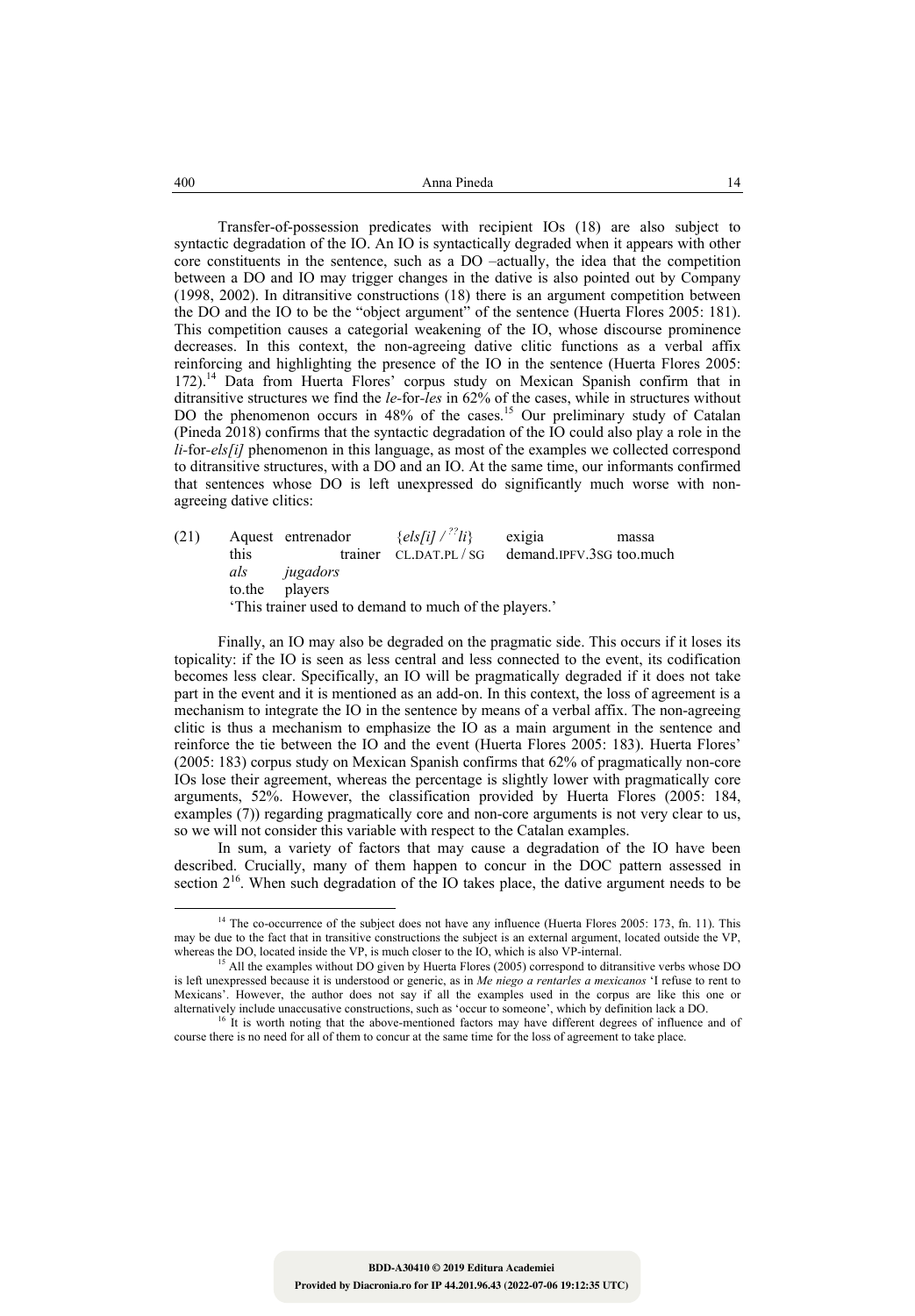restored as a prominent object in the sentence. This restoration is provided by the dative clitic: it is depronominalized and attaches to the verb as a simple marker of anticipation and highlighting of the IO, with the subsequent lack of number agreement. The following subsection is devoted to show how an analysis for non-agreeing doubling clitics can be formally implemented if we make use of applicative heads.

#### **3.4. Formal analysis of non-agreeing dative clitics**

In section 2 we provided an analysis of Romance ditransitive constructions expressing a transfer-of-possession. More specifically, we proposed that the IO is introduced and licensed in the structure by an applicative head (Pylkkänen 2002, 2008). The applicative analysis allows accounting for the co-occurrence of the doubling clitic and the lexical IO and, as will be seen now, it also accounts for the loss of agreement between the doubling clitic and the IO described above. Recall that the presence of applicative heads in Romance languages has been put forward by Cuervo (2003) for Spanish, Diaconescu & Rivero (2007) for Romanian, Fournier (2010) for French, Torres Morais & Salles (2010) for Portuguese and Pineda (2016, in press) for Catalan, among others. In addition, for Romance languages that allow for doubling the IOs with a clitic, as is the case of Spanish, Romanian and Catalan, it has been argued that the doubling clitic is the spell out of the applicative head, as shown in (10) above or (22) below.

Pylkkänen's (2002: 15) pioneering work on applicatives distinguished the existence of two types of applicatives in the languages of the world. Low applicatives, as shown in (10) above and also (22) below, merge as a complement of the verb and ensure a transferof-possession relation between the argument in complement position (DO) and the applied argument, in the specifier position (IO). The applied argument is thus interpreted as the recipient of the DO. Ditransitive predicates such as 'give something to someone' or 'tell something to someone' correspond to this structure, presented in (22) –we disregard any theoretical details which are not relevant now:

(22) Low applicative: *(Li) donarem un llibre a la Maria* 'We will give Mary a book'

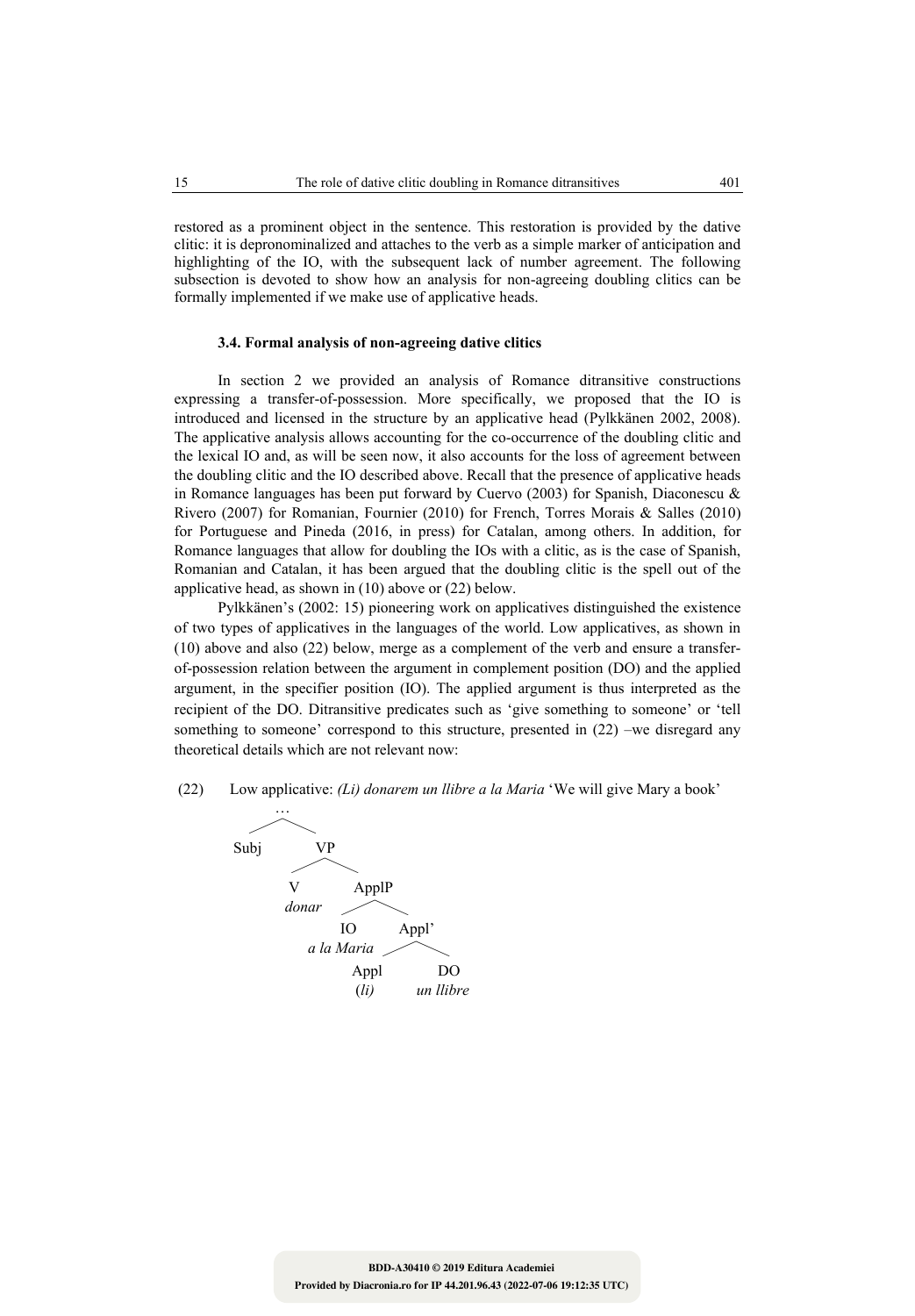| 402 | Anna Pineda<br>. |  |
|-----|------------------|--|
|     |                  |  |

In turn, High applicatives are structurally licensed above the verb, and take the VP as a complement, as shown in (23) below –again, the structure is deprived of any theoretical detail not relevant now. Thus High applicatives establish a semantic relationship between the applied argument (the IO, in the specifier position of the applicative) and the event expressed by the VP. The applied argument is interpreted as the beneficiary, possessor or experiencer of the whole event expressed by the VP. This structure corresponds to psychological predicates such as *agradar* 'please'*, molestar* 'bother', etc. as well as pseudoimpersonal verbs such as *passar* 'occur'*, ocórrer* 'occur'.

(23) High applicative: *A la Maria li agrada la xocolata* 'Mary likes chocolate'



Ausín & Fernández-Rubiera (2017: 103, 105) adopt the applicative analysis to account for the presence of non-agreeing dative doubling clitics in Spanish. They specifically argue that in a sentence such as (23a), with an IO doubled by an agreeing clitic, the doubling clitic is the spell out of the applicative morpheme and the agreement morpheme. On the other side, in a sentence such as (23b), with an IO doubled by a non-agreeing clitic, the clitic is the spell-out of just the applicative head, without the agreement morpheme<sup>17</sup>. Using Company (2003) and Huerta Flores' (2005) terms, the *depronominalization* of the doubling clitic, which means going step forward in the path towards the obligatorification of clitic doubling, implies the suppression of the agreement morpheme: agreement is no longer seen as necessary, because the clitic has become a mere verbal affix signaling the presence and prominence of the IO.

| (23) | a. <i>Les</i> | daremos                                | un  | regalo <i>a los niños</i> . |  |
|------|---------------|----------------------------------------|-----|-----------------------------|--|
|      |               | $CL.DAT.PL$ give. FUT. 1PL             | a a | present to the kids         |  |
|      |               | 'We will give the children a present.' |     |                             |  |

 <sup>17</sup> Recall from fn. 3 the assumption that the applicative head is deprived of uninterpretable  $\varphi$ -features, and therefore cannot as a Probe; and that the IO has an abstract dative Case feature (interpretable) which does not need to be valued under Agree. Also, recall from section 2 that, when presenting the analysis of Romance DOCs, we obviated the movement that doubling clitics undergo to end up being pronounced where they are, just next to the verb. This movement is explicitly shown now, in the structrures that are based on Ausín & Fernández-Rubiera's (2017) analysis. This analysis further specifies that doubling clitics may stand for just an applicative morpheme, or an applicative morpheme plus an agreement morpheme.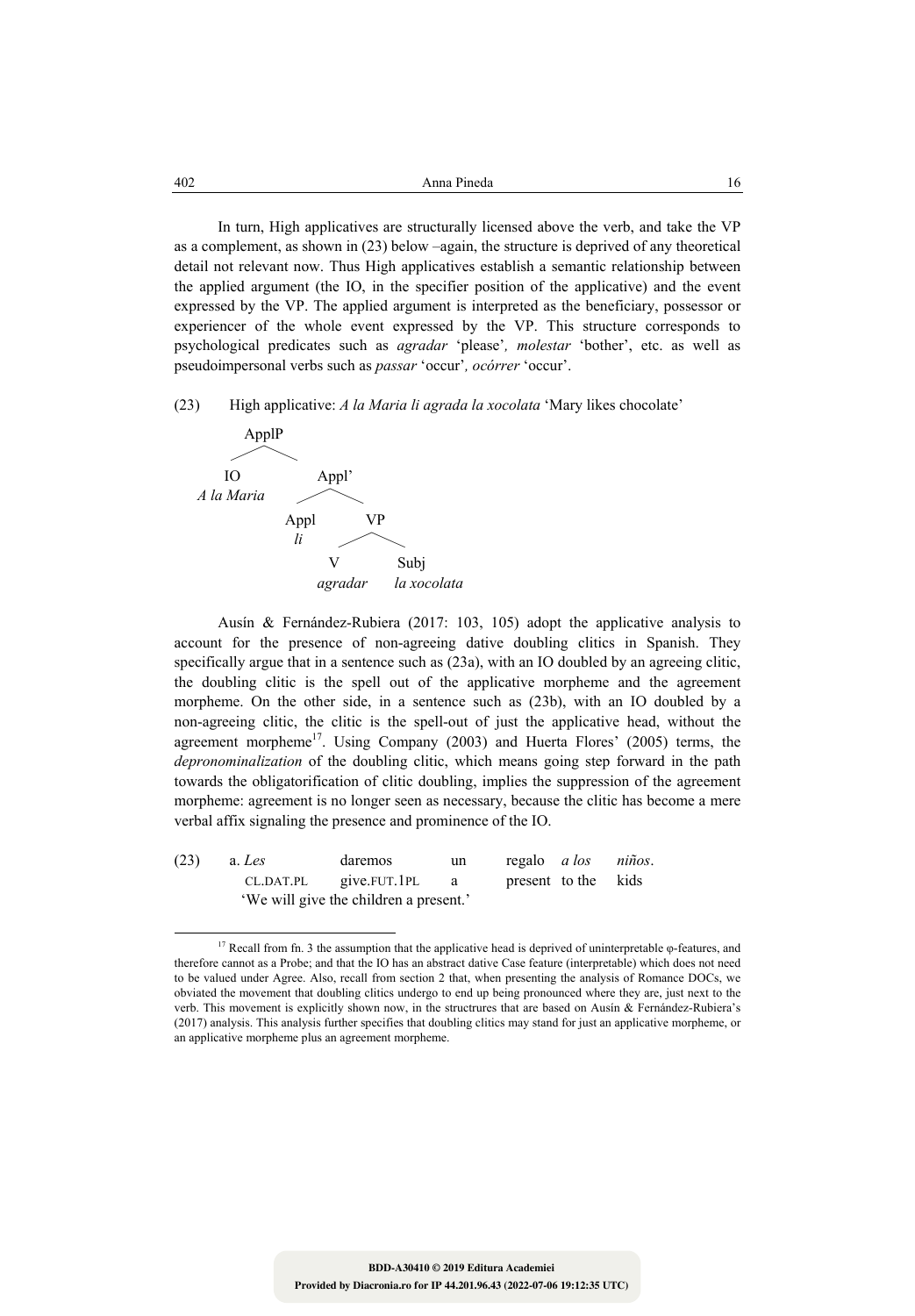

Ausín & Fernández-Rubiera (2017) focus on examples with transfer-of-possession predicates such as 'give', whose structure contains a Low applicative head (23). Crucially, in subsections 3.3.1-3.3.3 we saw that transfer-of-possession predicates are especially prone to trigger the emergence of non-agreeing clitics, and these predicates have also been the focus of attention in section 2, when defending the presence of applicative heads in Romance languages. However, we think that the analysis in (23b) also holds for nonagreeing dative clitics with psychological and pseudoimpersonal verbs, whose structure contains a High applicative instead of a low one. Ausín & Fernández-Rubiera's analysis for non-agreeing dative clitics rests on the theoretical assumption that dative and accusative clitics can be treated the same. Crucially, accusative clitics (24) have been analyzed as morphological agreement markers (Suñer 1988), similar to subject agreement markers in verbal desinences (as in Spanish *cant-amos* 'we sing').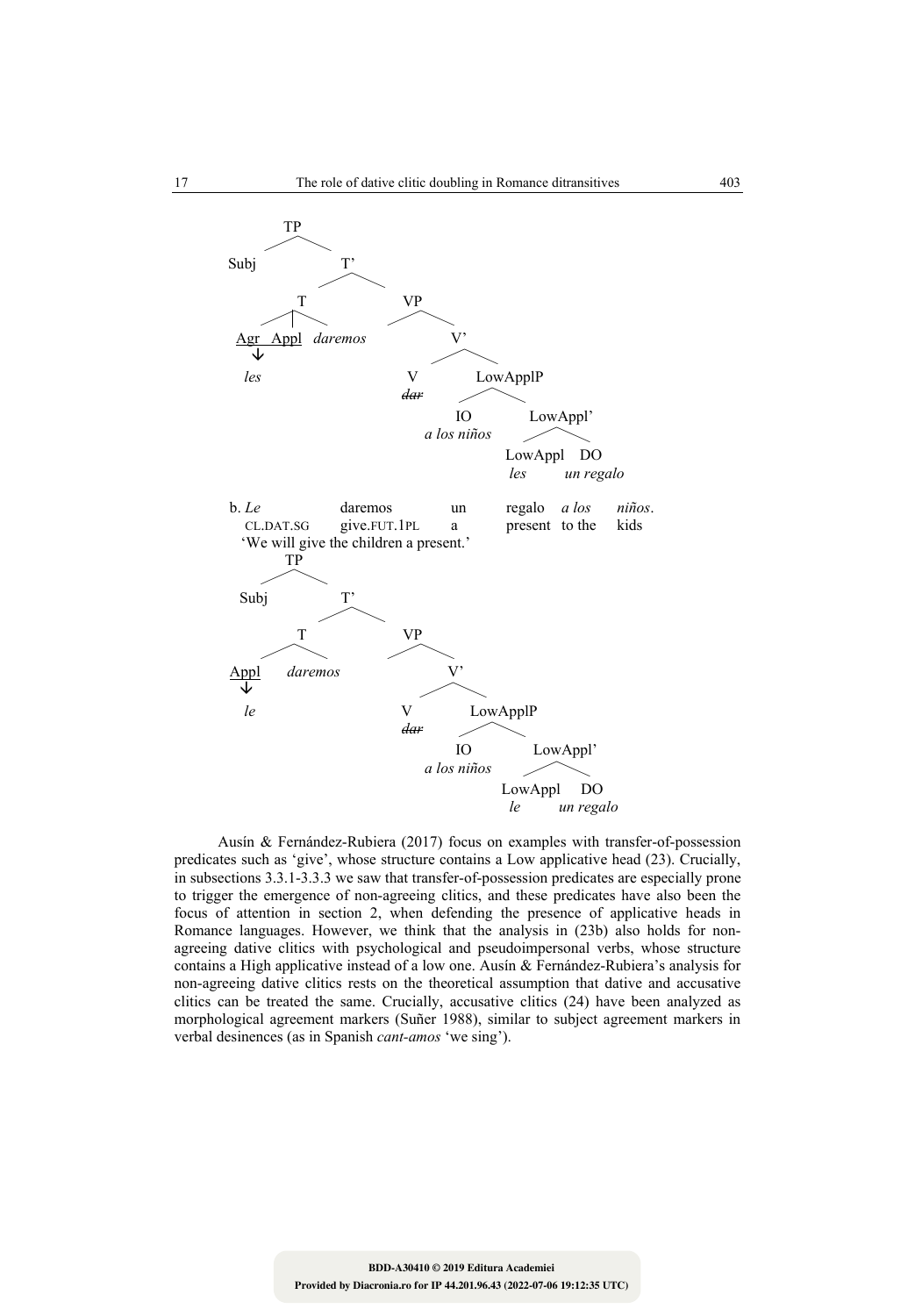| 404  |                                                  | 18                                    |                 |            |  |
|------|--------------------------------------------------|---------------------------------------|-----------------|------------|--|
| (24) | a. Te<br>you(CL.ACC) see.PST.1SG<br>'I saw you.' | νi                                    | a<br><b>DOM</b> | ti<br>you  |  |
|      | $\mathbf{b}$ . $L'$<br>'I love him.'             | estimo<br>$him(CLACC)$ love. PRS. 1SG | a<br><b>DOM</b> | ell<br>him |  |

 After providing extensive evidence on the parallelism between accusative and dative clitics (which we can not reproduce here for reasons of space), Ausín & Fernández-Rubiera (2017: 109) transpose the view of accusative clitics onto dative clitics: doubling accusative clitics (24) are agreement morphemes, and doubling dative clitics decompose into a compulsory applicative morpheme and an optional agreement morpheme (23). This agreement layer is located in the Tense head, which corresponds to verbal inflection. Again, the idea of the clitic instantiating just an applicative morpheme in the Tense head connects with Company (2003) and Huerta Flores' (2005) view of the non-agreeing dative clitic as a verbal affix. Finally, recall that in subsection 3.3.2 we saw that non-agreeing clitics do not emerge with preverbal (dislocated) IOs. This restriction is accounted for once we assume that such IOs are external to the VP (Alexiadou 2006), while what we have inside the VP in the IO position is a truly *pronominal* element (25). This configuration, akin to the one in (24) with strong pronouns functioning as DOs, triggers the obligatory presence of an agreement morpheme, therefore non-agreeing clitics are not possible in Spanish (Ausín & Fernández-Rubiera 2017: 114) –nor in Catalan (Pineda 2018):

(25) *A los niños les* daremos un regalo.



In short, we believe that Ausín & Fernández-Rubiera's (2017) proposal of decomposition of doubling dative clitics into an agreement morpheme and an applicative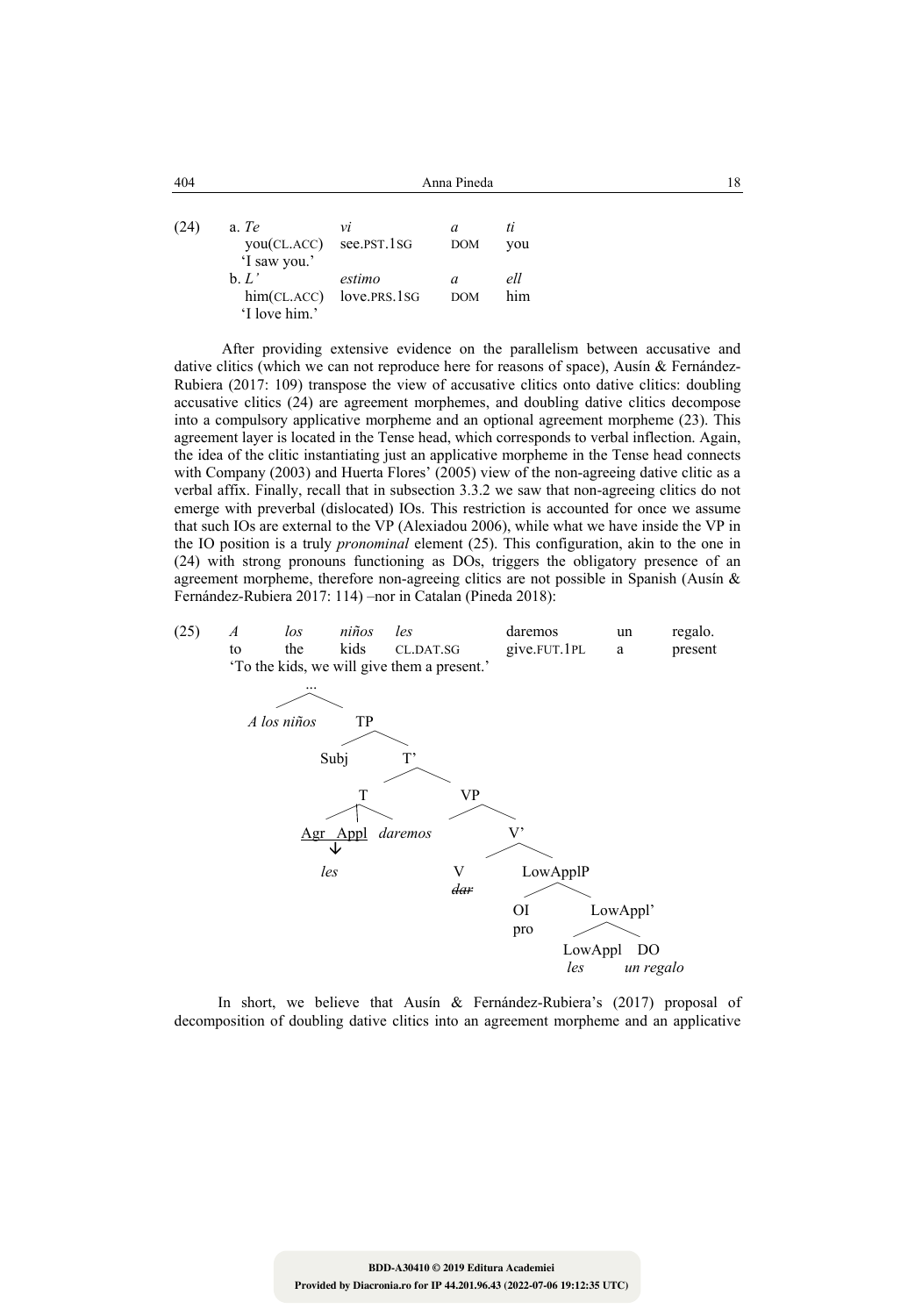morpheme provides a satisfactory account for the emergence of non-agreeing dative clitics, in particular in the context DOC conveying a transfer-of-possession meaning and thus having a structure with a Low applicative head. In our view, the formal analysis presented here fits in with the description of the lexical-semantic, syntactic and pragmatic conditions under which lack of agreement between the IO and the doubling clitic is possible.<sup>18</sup> More generally, what this phenomenon seems to be telling us is that the role and import of doubling clitics in Romance ditransitives is subject to variation, and in particular it is evolving toward an obligatory element in some varieties, subsequently losing its anaphoric status, to end up being a simple flag that signals the presence of a prominent argument (the IO) in the sentence.

### **4. CONCLUSIONS**

In this paper we have focused on the role of dative clitic doubling in Romance ditransitive constructions, with a special focus on Spanish and Catalan. Following Pineda (2016, in press), in Section 2 we have argued that the transposition of the so-called English dative alternation, composed by the double object construction and the *to*-dative construction, onto Romance languages fails in a dramatic way if one wants to establish a structural and semantic distinction between clitic-doubled and non clitic-doubled Romance ditransitives. An alternative approach to Romance ditransitives has been proposed, where the absence or presence of clitic doubling boils down to the optional spell out of an Appl head. In section 3 we have delved into the *optionality* of dative clitic doubling in several Romance varieties, showing that in many of them speakers tend to clitic-double IOs systematically (see subsections 3.1–3.2). This has led us to reconsider the role that one should attribute to the doubling clitic: following Huerta Flores (2005) and others, we have argued that, once the clitic becomes obligatory, it looses its anaphoric status and becomes a grammatical marker attached to the verb whose sole function is to indicate that there is a prominent argument in the sentence, the IO, whose prominence has been diminished by a variety of factors (see subsection 3.3). We have finally adopted Ausín  $\&$  Fernández-Rubiera's (2017) formal analysis of non-agreeing dative clitics, showing that the process of systematization of dative clitic doubling among many Spanish and Catalan speakers is changing the nature of the dative clitic: as its presence becomes obligatory, it is deprived of its anaphoric value and therefore the agreement morpheme is no longer there, allowing for non-agreeing clitics to emerge (see subsection 3.4). Once that occurs, the dative clitic becomes a mere verbal affix, instantiating just an applicative morpheme, and emphasizing or reinforcing the presence and prominence of the IO.

<sup>&</sup>lt;sup>18</sup> However, we must acknowledge that Ausín & Fernández-Rubiera's (2017) proposal also faces some problems, which we are willing to investigate in future research. As an anoynomous reviewer points out, alternative analyses where agreeing and non-agreeing clitics end up in (or start out from) different positions should also be taken into consideration. It is true that diachronic changes like the one under study are usually associated with different merging sites (see Roberts and Roussou 2003, among others). If that were the case for non-agreeing clitics too, one could entertain the possibility that the structure reflecting a more advanced grammaticalization (the one with the non-agreeing clitic) corresponds to a higher merging position of the clitic (i.e. involving upward reanalysis) or movement up to a higher position.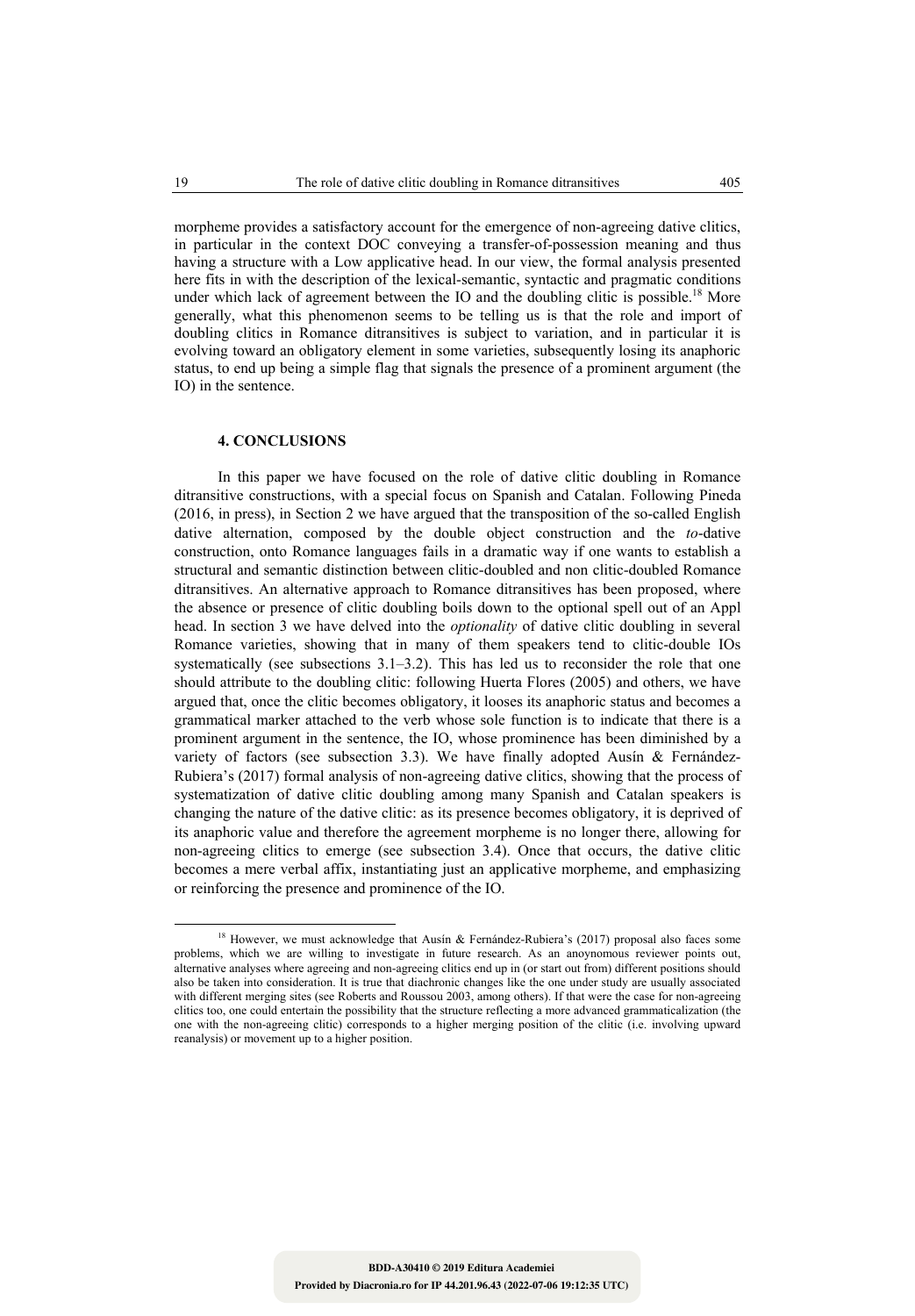#### **REFERENCES**

Alcina, J., J.M. Blecua, 1975, *Gramática española*, Barcelona, Ariel.

- Alexiadou, A., 2006, "Left dislocation (including CLLD)", in: M. Everaert, H. van Riemdsijk (eds), *The Blackwell Companion to Syntax*, Malden, Blackwell, 668–699.
- Anagnostopoulou, E., 2003, *The syntax of ditransitives: Evidence from clitics*, Berlin, M. de Gruyter.
- Anagnostopoulou, E., 2005, "Cross-linguistic and cross-categorial variation of datives", in: M. Stavrou, A. Terzi (eds), *Advances in Greek Generative Syntax*, Amsterdam/Philadelphia, John Benjamins, 61–126.
- Aranovich, R., 2011, *Optional agreement and grammatical functions: a corpus study of dative clitic doubling in Spanish*, doctoral thesis, University of Pittsburgh.
- Ausín, A., J. F. Fernández-Rubiera, 2017, "Laísmo and "le-for-les", in: D. Heap, I. Moreno-Villamar, A. Soto-Corominas (eds), *Romance Languages and Linguistic Theory 11: Selected papers from the 44th Linguistic Symposium on Romance Languages (LSRL)*, Amsterdam/ Philadelphia, John Benjamins, 101–125.
- Barss, A., H. Lasnik, 1986, "A Note on Anaphora and Double Objects", *Linguistic Inquiry*, 17, 347–354.
- Bentivoglio, P. 1978, "Formación de clíticos: análisis sobre el habla culta de Caracas", in: H. López Morales (ed.), *Corrientes actuales de dialectología del Caribe hispánico*, Puerto Rico, Editorial Universitaria, 13–29.
- Bleam, T., 2003, "Properties of the DOC in Spanish", in: R. Nunez-Cedeno *et al.* (eds), *A Romance perspective on language knowledge and use*, Amsterdam, John Benjamins, 233–252*.*
- Bresnan, J., S. A. Mchombo, 1987, "Topic, pronoun and agreement in Chichewa", *Language*, 63, 4, 741–782.
- Brito, A. M., 2014, "Ditansitive constructions in European Portuguese revisited", talk given at the *24th Colloquium on Generative Grammar*, Universidad Autónoma de Madrid.
- Casares, J., 1918, *Crítica efímera*, Madrid, Sturnino Calleja S.A.
- Company, C., 2002, "Reanálisis en cadena y gramaticalitzación. Dativos problemáticos en la historia del español", *Verba. Anuario Galego de Filoloxía*, 29, 31–69.
- Company, C., 1998. "The interplay between form and meaning inlanguage change. Grammaticalization of cannibalistic datives in Spanish", *Studies in Language*, 22, 3, 529–566.
- Company, C., 2003, "The struggle of direct and indirect object in Spanish", in: G. Fiorentino (ed.), *Transitivity in Romance Languages*, Berlín / New York, Mouton de Gruyter, 217–260.
- Cordin, P., 1993, "Dative Clitic Doubling in Trentino", in: A. Belletti (ed.), *Syntactic Theory and the Dialects of Italy*, Torino, Rosenberg/Sellier, 130-154.
- Cuervo, M. C., 2003a, *Datives at Large*, doctoral thesis, MIT, Cambridge.
- Cuervo, M. C., 2003b, "Structural asymmetries but same word order. The dative alternation in Spanish", in: A. M. Di Sciullo (ed.), *Asymmetry in Grammar. Volume 1: Syntax and semantics*, Amsterdam/Philadelphia, John Benjamins, 117–144.
- Cuervo, R. J., 1907/1955, *Apuntaciones críticas sobre el lenguaje bogotano, con frecuente referencia al de los paises de Hispano-América*, Bogotá, Instituto Caro y Cuervo.
- Demonte, V., 1995, "Dative alternation in Spanish", *Probus,* 7, 5–30.
- Diaconescu, C. R., M. L. Rivero, 2007, "An applicative analysis of double object constructions in Romanian", *Probus*, 1, 209–233.
- Fernández Ramírez, S., 1987, "El pronombre", in: J. Polo (ed.), *Gramática española*, Madrid, Arco Libros.
- Fernández-Soriano, O., 1999, "El pronombre personal. Formas y distribuciones. Pronombres átonos y tónicos", in: I. Bosque, V. Demonte (eds), *Gramática descriptiva de la lengua española*, Madrid, Espasa-Calpe, 1209–1274.
- Flórez, L., 1967, *Temas de Castellano. Notas de divulgación*, Bogotá, Instituto Caro y Cuervo.
- Fournier, D. H., 2010, *La structure du prédicat verbal: une étude de la construction à double objet en français*, doctoral dissertation, University of Toronto.
- Giorgi, A., G. Longobardi, 1991, *The syntax of Noun Phrases*. *Configuration, parameters and empty categories*, Cambridge, Cambridge University Press.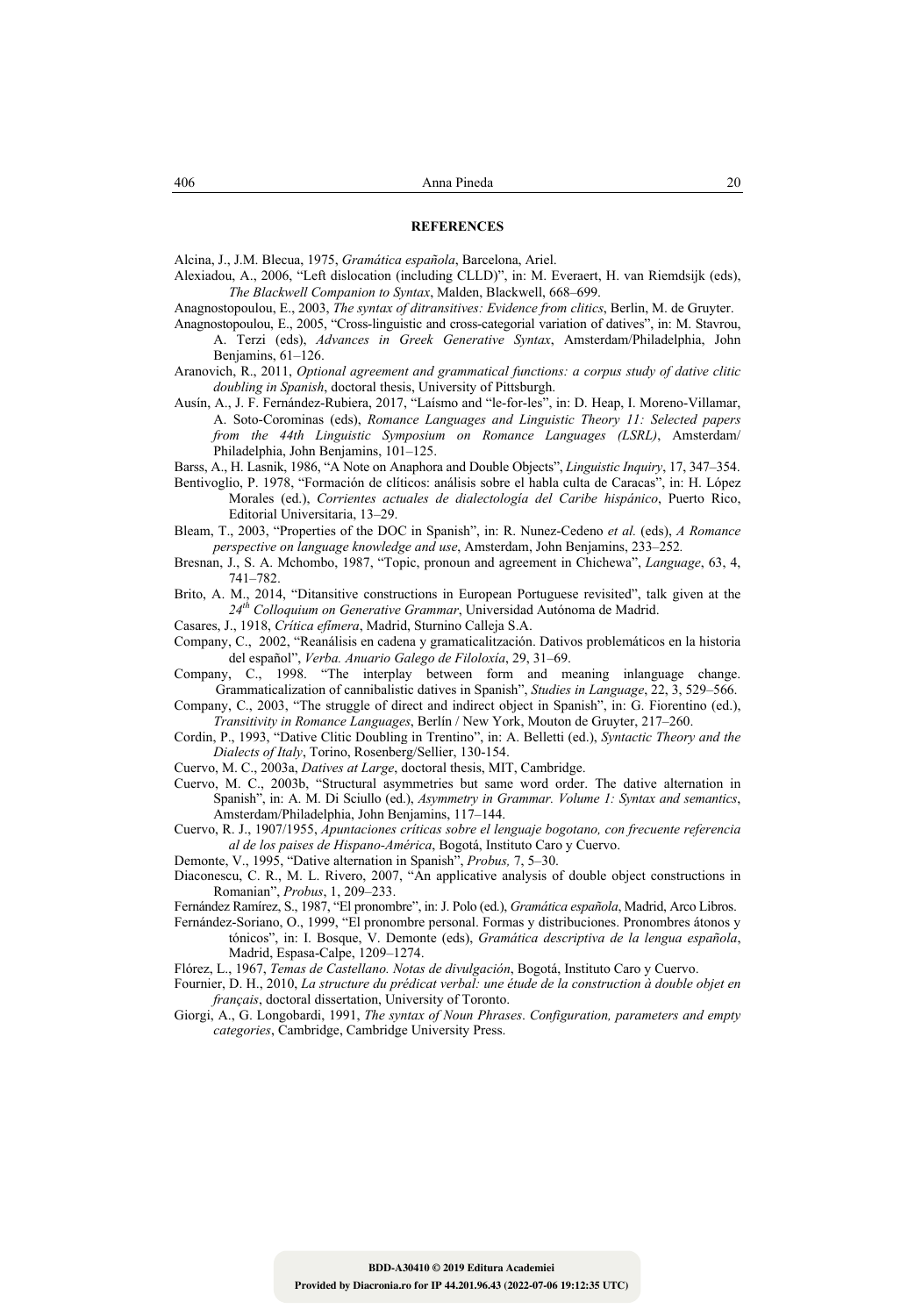Harley, H., 2002, "Possession and the double object construction", *Linguistic Variation Yearbook*, 2,  $31 - 70$ .

- Holmberg, A., C. Platzack, 1995, *The Role of Inflection in Scandinavian Syntax*, Oxford, Oxford University Press.
- Huerta Flores, N., 2005, "Gramaticalización y concordancia objetiva en el español: Despronominalización del clítico dativo plural", *Verba*, 32, 165–190.

Kayne, R. S., 2005, *Movement and Silence,* Oxford, Oxford University Press.

- Kupula Roos, M., 2016, "External Arguments and Dative Cliticization: Evidence of Selective Spellout of Functional Heads", *Syntax,* 19, 2, 192–221.
- Langacker, R., 1991, *Concept, Image and Symbol. The Cognitive Basis of Grammar*, Berlin, Mouton de Gruyter.

Larson, R. K. 2010, "On Pylkkänen's semantics for low applicatives", *Linguistic Inquiry*, 41, 4, 701–704.

Larson, R. K., 1988, "On the Double Object Construction", *Linguistic Inquiry*, 19, 3, 335–391.

- Marantz, A., 1993, "Implications of asymmetries in double object constructions", in: S. Mchombo (ed.), *Theoretical aspects of Bantu grammar*, Standford, CSLI Publications, 113–150.
- Masullo, P. J., 1992, *Incorporation and case theory in Spanish. A cross-linguistic perspective,* doctoral dissertation, University of Washington.
- Nishida, C. 2010., "What can a corpus study tell us about the Spanish dative alternation?", ms., *10th Hispanic Linguistics Symposium*, Indiana University.
- Parodi, T., 1998, "Aspects of clitic doubling and clitic clusters in Spanish", in: R. Fabri, A. Ortmann, T. Parodi (eds), *Models of Inflection*, Tübingen, Niemeyer, 85–102.
- Pineda, A., 2013, "Double object constructions in Spanish (and Catalan) revisited", in: S. Baauw, F. Drijkoningen, L. Meroni, M. Pinto (eds), *Romance Languages and Linguistic Theory 2011,* Amsterdam, John Benjamins, 193–216.
- Pineda, A., 2016, *Les fronteres de la (in)transitivitat. Estudi dels aplicatius en llengües romàniques i basc.* Barcelona: Institut d'Estudis Món Juïc. Col·lecció Cum Laude, 6.
- Pineda, A., 2018, "Li-per-els[i] o la despronominalització del clític datiu en català: un fenomen incipient", *Quaderns de Filologia-Estudis lingüístics*, 23, (Special Issue: «Els mecanismes de referència en la interfície gramàtica-discurs. Cohesió, coherència i cognició»), 247–281.
- Pineda, in press, "Double Object Constructions in Romance: The Common Denominator", *Syntax*.
- Pujalte, M. S., 2009, *Condiciones sobre la introducción de argumentos: el caso de la alternancia dativa en español,* Master dissertation, Universidad Nacional del Comahue.
- Pylkkänen, L., 2002, *Introducing Arguments,* doctoral dissertation, MIT, Cambridge.
- Pylkkänen, L., 2008, *Introducing Arguments*, Cambridge, The MIT Press.
- Rigau, G., 1991, "On the functional properties of AGR", *Catalan Working Papers on Linguistics,* 235–260.
- Roberts, I., A. Roussou, 2003, *Syntactic change. A minimalist approach to grammaticalization,*  Cambridge, Cambridge University Press.
- Romero, J., 1997, *Construcciones de doble objeto y gramática universal, doctoral dissertation*, Universidad Autónoma de Madrid.
- Senn, C. R., 2008, *Reasuntivos y Doblado del clítico: En torno a la caracterización del término "Casi-Nativo"*, doctoral dissertation, University of Ottawa.
- Siewierska, A., 1998, "Languages with and without objects: The Functional Grammar approach", *Languages in Contrast*, 1,173–190.
- Sigurðsson, H. Á., 2004, "Meaningful silence, meaningless sounds", *Linguistic Variation Yearbook*, 4, 235–259.
- Silva-Corvalán, C., 1981, "The Diffusion of Object-Verb Agreement", in: H. Contreras, J. Klausenburger (eds), *Proceedings of the Tenth Anniversary Symposium on Romance Linguistics, Papers in Romance*, Seattle, University of Washington, vol. II, 163–176.
- Solà, J., 1973, *Estudis de sintaxi catalana* / 2, Barcelona, Edicions 62.
- Solà, J., 1987, *Qüestions controvertides de sintaxi catalana*, Barcelona, Edicions 62.